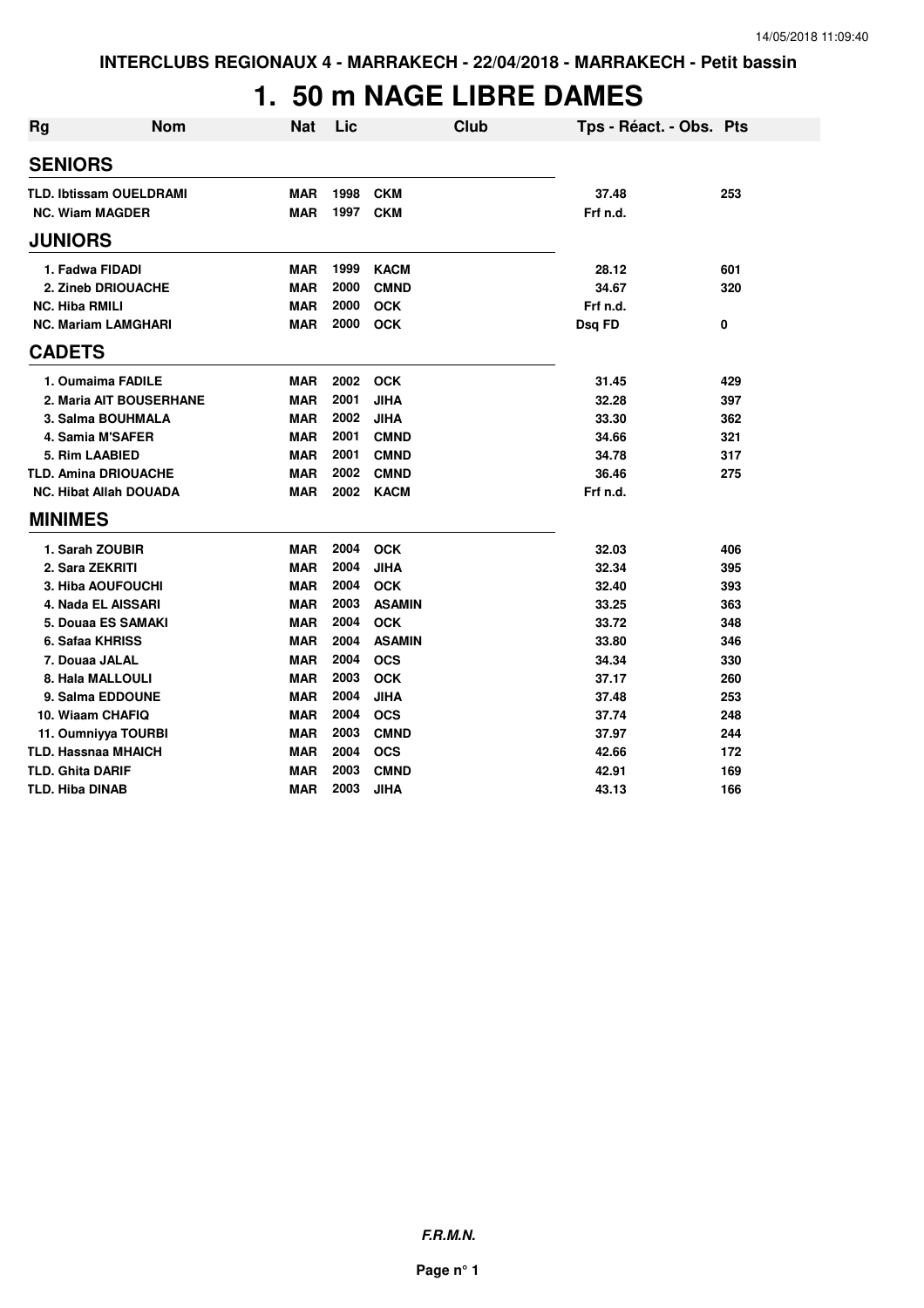#### **2. 50 m NAGE LIBRE MESSIEURS**

| <b>Rg</b>      | Nom                                                      | <b>Nat</b>        | Lic          |                            | Club | Tps - Réact. - Obs. Pts |        |
|----------------|----------------------------------------------------------|-------------------|--------------|----------------------------|------|-------------------------|--------|
| <b>SENIORS</b> |                                                          |                   |              |                            |      |                         |        |
|                | 1. Mohamed CHEQBOUB                                      | <b>MAR</b>        | 1992         | <b>KACM</b>                |      | 26.33                   | 501    |
|                | 2. Achraf LAKHDAR                                        | <b>MAR</b>        | 1998         | <b>KACM</b>                |      | 27.60                   | 435    |
|                | 3. Younes Taha NADIFIYINE                                | <b>MAR</b>        | 1995         | <b>KACM</b>                |      | 28.12                   | 411    |
|                | 4. Kabir ABOUOUALID                                      | <b>MAR</b>        | 1995         | <b>ASAMIN</b>              |      | 28.25                   | 405    |
|                | 5. Yassine BENBARKA                                      | <b>MAR</b>        | 1996         | <b>CMND</b>                |      | 28.39                   | 399    |
|                | 6. Zakaria AHL MBAREK                                    | <b>MAR</b>        | 1997         | <b>CBN</b>                 |      | 28.80                   | 382    |
|                | 7. Ali HAFID                                             | <b>MAR</b>        | 1998         | <b>JIHA</b>                |      | 29.40                   | 359    |
|                | 8. Youssef HAIDAR                                        | <b>MAR</b>        | 1997         | <b>CMND</b>                |      | 29.75                   | 347    |
|                | <b>TLD. Ayoub CHADLY</b>                                 | <b>MAR</b>        | 1990         | <b>ASAMIN</b>              |      | 30.58                   | 319    |
|                | TLD. EI Mehdi EL MAAMOURI                                | <b>MAR</b>        | 1997         | <b>KACM</b>                |      | 30.58                   | 319    |
| <b>JUNIORS</b> |                                                          |                   |              |                            |      |                         |        |
|                | 1. Mustafa AITBELLA                                      | <b>MAR</b>        | 2000         | <b>OCS</b>                 |      | 30.59                   | 319    |
|                | <b>TLD. Khalid BOU LAADAM</b>                            | <b>MAR</b>        | 1999         | <b>JIHA</b>                |      | 31.63                   | 289    |
|                | <b>TLD. Anas LAKNANBI</b>                                | <b>MAR</b>        | 2000         | <b>JIHA</b>                |      | 32.93                   | 256    |
|                | <b>TLD. Taoufiq TIWALINE</b>                             | <b>MAR</b>        | 2000         | <b>KACM</b>                |      | 35.44                   | 205    |
|                | <b>NC. Mustapha KHATIM</b>                               | <b>MAR</b>        | 2000         | <b>CMND</b>                |      | Frf n.d.                |        |
|                | <b>NC. Saad Amine DABBAR</b>                             | <b>MAR</b>        | 2000         | <b>OCK</b>                 |      | Frf n.d.                |        |
| <b>CADETS</b>  |                                                          |                   |              |                            |      |                         |        |
|                | 1. Lounes MOUHOUBI                                       | <b>MAR</b>        | 2002         | <b>ASAMIN</b>              |      | 26.29                   | 503    |
|                | 2. Othmane BENLACHHAB                                    | <b>MAR</b>        | 2001         | <b>ASAMIN</b>              |      | 26.66                   | 482    |
|                | 3. Ilias LIZE                                            | <b>MAR</b>        | 2002         | <b>ASAMIN</b>              |      | 26.71                   | 480    |
|                | <b>4. Monssif HAITAM</b>                                 | <b>MAR</b>        | 2002         | <b>OCK</b>                 |      | 26.77                   | 476    |
|                | 5. Mohammed COURDI                                       | <b>MAR</b>        | 2001         | <b>OCS</b>                 |      | 27.52                   | 438    |
|                | 6. Rayyane ELOUAZZANI                                    | <b>MAR</b>        | 2002         | <b>OCS</b>                 |      | 27.78                   | 426    |
|                | 7. Omar EL HAMDANI                                       | <b>MAR</b>        | 2001         | <b>JIHA</b>                |      | 28.48                   | 395    |
|                | 8. Ilyasse ALIOUI                                        | <b>MAR</b>        | 2002         | <b>OCS</b>                 |      | 29.05                   | 373    |
|                | 9. Ahmed DAHLANE                                         | <b>MAR</b>        | 2001         | <b>JIHA</b>                |      | 29.48                   | 357    |
|                | <b>10. Yassine CHERGUI MOUANE</b>                        | <b>MAR</b>        | 2001         | <b>OCS</b>                 |      | 29.50                   | 356    |
|                | 11. Abdelmajid ANKA SOUBAAI                              | <b>MAR</b>        | 2001         | <b>KACM</b>                |      | 29.94                   | 340    |
|                | 12. Mohamed Reda ENNAZIHI                                | <b>MAR</b>        | 2002         | <b>OCS</b>                 |      | 30.50                   | 322    |
|                | 13. Mohamed Amine TOUZI                                  | <b>MAR</b>        | 2002         | <b>CMND</b>                |      | 30.58                   | 319    |
|                | <b>14. Younes BELKHDARE</b>                              | <b>MAR</b>        | 2002         | <b>ASAMIN</b>              |      | 30.72                   | 315    |
|                | 15. Nassim MITA                                          | MAR               | 2002         | <b>OCS</b>                 |      | 31.05                   | 305    |
|                | 16. Ayman LAKHOUAL                                       | <b>MAR</b>        | 2002         | <b>JIHA</b>                |      | 31.23                   | 300    |
|                | 17. Adam FDAILI                                          | <b>MAR</b>        | 2002         | <b>CMND</b>                |      | 31.28                   | 298    |
|                | 18. Anas EL FALI                                         | <b>MAR</b>        | 2002         | <b>JIHA</b>                |      | 31.39                   | 295    |
|                | 19. Ayoub KHYAT                                          | <b>MAR</b>        |              | 2002 KACM                  |      | 32.56                   | 264    |
|                | <b>TLD. Elmehdi BELQARCH</b>                             | <b>MAR</b>        | 2002         | <b>CBN</b>                 |      | 34.55                   | 221    |
|                | <b>NC. Amine CHIHAZ</b>                                  | <b>MAR</b>        | 2001         | <b>CBN</b>                 |      | Frf n.d.                |        |
|                | <b>NC. Yassir MOUZZOUN</b>                               | <b>MAR</b>        | 2001         | <b>CMND</b>                |      | Frf n.d.                |        |
|                | <b>NC. Ziad SGHYAR</b>                                   | MAR               | 2002         | <b>KACM</b>                |      | Frf n.d.                |        |
|                | <b>NC. El Mehdi DIANE</b>                                | <b>MAR</b>        | 2001         | <b>ASAMIN</b>              |      | Dsq FD                  | 0      |
|                | <b>NC. Adam BOUADDI</b>                                  | <b>MAR</b>        | 2002         | <b>CMND</b>                |      | Dsg FD                  | 0      |
|                | <b>NC. Ouissam NAJIH</b><br><b>NC. Mohamed Adam SAIB</b> | <b>MAR</b><br>MAR | 2002<br>2002 | <b>KACM</b><br><b>JIHA</b> |      | Dsq FD<br>Dsq FD        | 0<br>0 |
| <b>MINIMES</b> |                                                          |                   |              |                            |      |                         |        |
|                | 1. Anas QOUANANE                                         | <b>MAR</b>        | 2003         | <b>JIHA</b>                |      | 27.10                   | 459    |
|                | 2. Yassine JAA                                           | <b>MAR</b>        | 2003         | <b>CBN</b>                 |      | 27.93                   | 419    |
|                | 3. Fayçal FIDADI                                         | <b>MAR</b>        | 2003         | <b>KACM</b>                |      | 27.94                   | 419    |
|                | 4. Achraf HMAITTANE                                      | <b>MAR</b>        | 2003         | <b>ASAMIN</b>              |      | 28.84                   | 381    |
|                |                                                          |                   | 2004         |                            |      |                         |        |
|                | 5. Ibrahim EL MAOUKOR                                    | <b>MAR</b>        | 2003         | <b>CMND</b>                |      | 29.50                   | 356    |
|                | 6. Ayoub RABOUN<br>7. Ahmed Amine CHAYED                 | <b>MAR</b>        | 2003         | <b>CMND</b>                |      | 29.54                   | 354    |
|                |                                                          | <b>MAR</b>        |              | <b>JIHA</b>                |      | 30.12                   | 334    |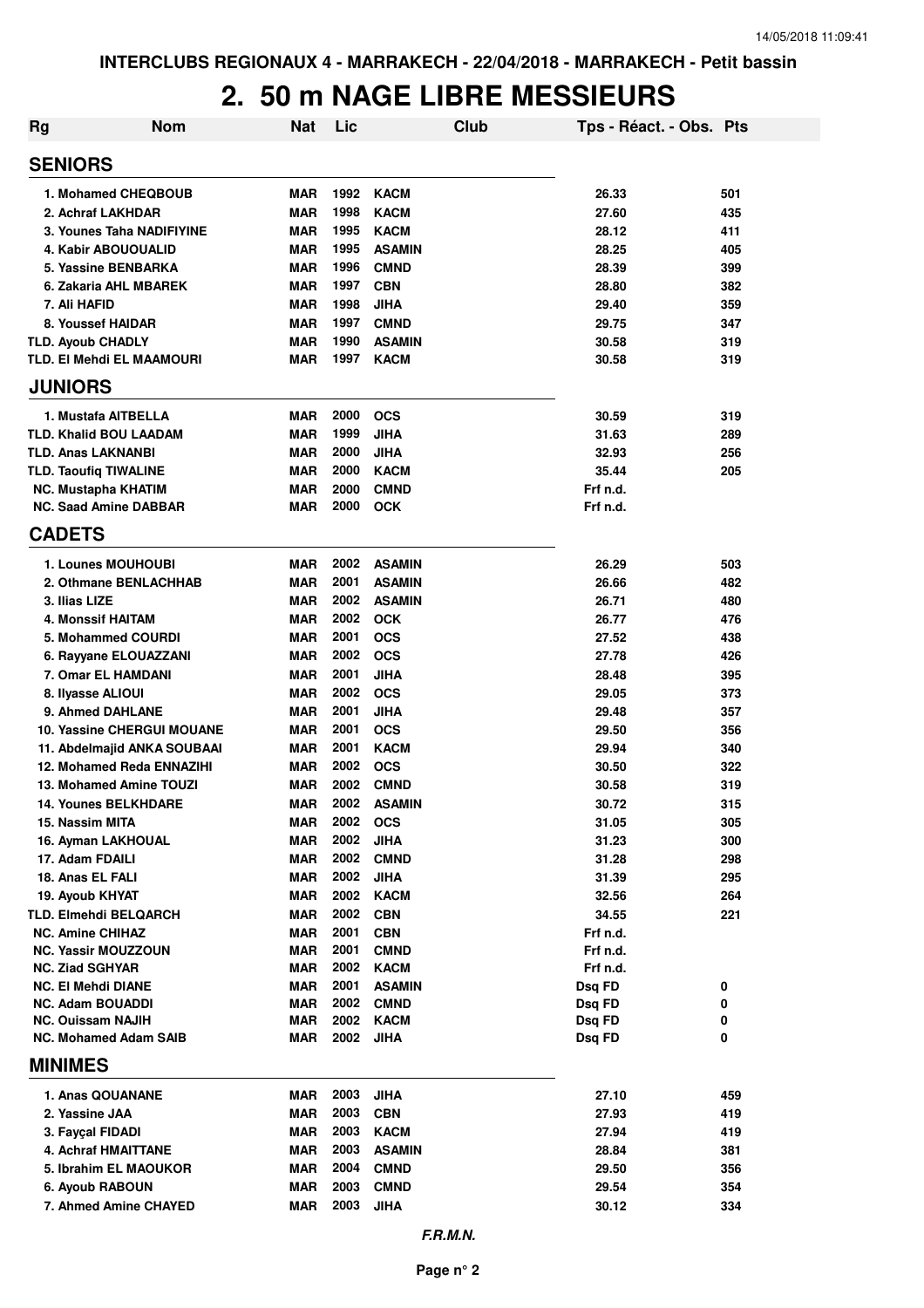#### **2. 50 m NAGE LIBRE MESSIEURS**

| Rg | <b>Nom</b>                       | <b>Nat</b> | Lic  |               | Club | Tps - Réact. - Obs. Pts |     |
|----|----------------------------------|------------|------|---------------|------|-------------------------|-----|
|    | <b>MINIMES</b>                   |            |      |               |      |                         |     |
|    | 8. Zakaria REKHLA                | <b>MAR</b> | 2004 | <b>OCS</b>    |      | 30.28                   | 329 |
|    | 9. Hatim BENAZZOUZ               | <b>MAR</b> | 2003 | <b>OCS</b>    |      | 30.47                   | 323 |
|    | 10. Ahmed Amine OUNACEUR         | <b>MAR</b> | 2004 | <b>CMND</b>   |      | 31.38                   | 296 |
|    | 11. Adam LAMZOUGUI               | <b>MAR</b> | 2004 | <b>JIHA</b>   |      | 31.44                   | 294 |
|    | <b>12. Anas ELBOUKHARI</b>       | <b>MAR</b> | 2003 | <b>JIHA</b>   |      | 31.54                   | 291 |
|    | <b>13. Youssef KHAOURI MAHIR</b> | <b>MAR</b> | 2003 | <b>CBN</b>    |      | 31.64                   | 288 |
|    | 14. Abdelwadoud MAAT ALLAH       | <b>MAR</b> | 2003 | <b>OCS</b>    |      | 32.30                   | 271 |
|    | 15. Adam JAMALI                  | <b>MAR</b> | 2004 | <b>ASAMIN</b> |      | 32.46                   | 267 |
|    | <b>16. Achraf BENRBIB</b>        | <b>MAR</b> | 2003 | <b>OCS</b>    |      | 32.47                   | 267 |
|    | 17. Mohamed Reda ELMARNI         | <b>MAR</b> | 2004 | <b>OCS</b>    |      | 32.49                   | 266 |
|    | 18. Zakaria RAQABI               | <b>MAR</b> | 2003 | <b>OCK</b>    |      | 32.59                   | 264 |
|    | <b>19. Anas LAMKHIDA</b>         | <b>MAR</b> | 2003 | <b>KACM</b>   |      | 33.10                   | 252 |
|    | 20. Ismail NAIT BRAHIM           | <b>MAR</b> | 2004 | <b>OCS</b>    |      | 33.33                   | 247 |
|    | 21. Youssef HASSANINE            | <b>MAR</b> | 2003 | <b>OCS</b>    |      | 33.91                   | 234 |
|    | 22. Ismail LAHSINIA              | <b>MAR</b> | 2004 | <b>OCK</b>    |      | 35.00                   | 213 |
|    | <b>TLD. Mohamed BOUCHIKHA</b>    | <b>MAR</b> | 2003 | <b>CMND</b>   |      | 37.98                   | 166 |
|    | <b>TLD. Aymane LAMMANI</b>       | <b>MAR</b> | 2004 | <b>KACM</b>   |      | 38.16                   | 164 |
|    | <b>TLD. Yasser AL BAKRACHI</b>   | <b>MAR</b> | 2004 | <b>CKM</b>    |      | 40.61                   | 136 |
|    | <b>NC. Mehdi LAHLOUMI</b>        | <b>MAR</b> | 2004 | <b>CMND</b>   |      | Frf n.d.                |     |
|    | <b>NC. Yassine AADAD</b>         | <b>MAR</b> | 2003 | <b>CMND</b>   |      | Frf n.d.                |     |
|    | <b>NC. Samy ENOUASSIH</b>        | <b>MAR</b> | 2003 | <b>JIHA</b>   |      | Frf n.d.                |     |
|    | <b>NC. Youssef TABIT</b>         | <b>MAR</b> | 2003 | <b>ASAMIN</b> |      | Dsq FD                  | 0   |
|    | <b>NC. Abdelhadi SALAH</b>       | <b>MAR</b> | 2003 | <b>OCK</b>    |      | Dsq FD                  | 0   |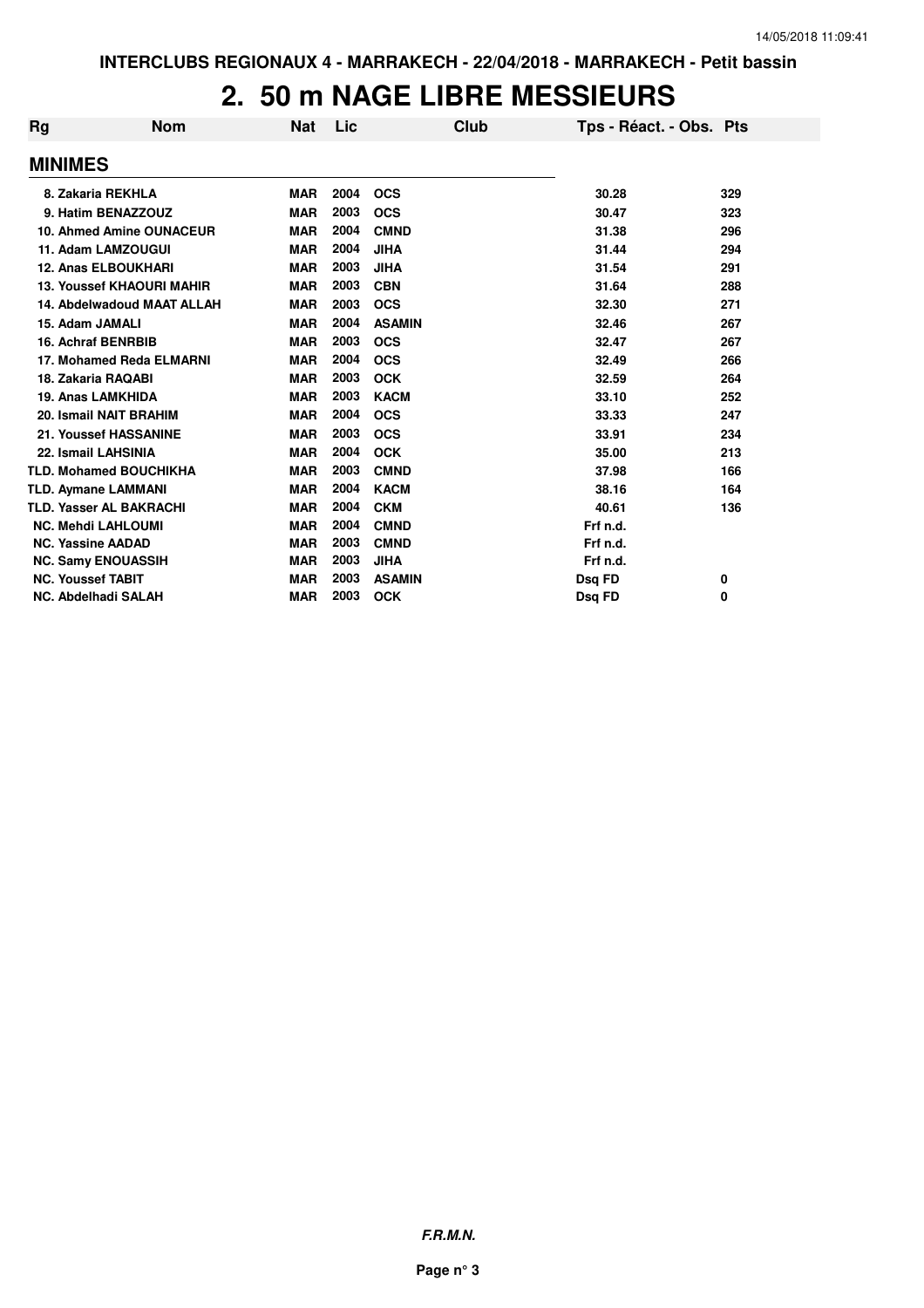# **3. 200 m DOS DAMES**

| Rg                        | <b>Nom</b> | <b>Nat</b> | <b>Lic</b> | Club       | Tps - Réact. - Obs. Pts |     |
|---------------------------|------------|------------|------------|------------|-------------------------|-----|
| <b>CADETS</b>             |            |            |            |            |                         |     |
| <b>NC. Kaoutar KHALED</b> |            | <b>MAR</b> | 2001       | <b>OCK</b> | Frf n.d.                |     |
| <b>MINIMES</b>            |            |            |            |            |                         |     |
| 1. Yasmine BANADI         |            | <b>MAR</b> | 2003       | <b>OCK</b> | 2:51.58                 | 378 |
| 2. Imane SIHAMI           |            | <b>MAR</b> | 2004       | <b>OCK</b> | 3:05.30                 | 300 |
| 3. Sarah ED DRIEF         |            | <b>MAR</b> | 2004       | KACM       | 3:20.38                 | 237 |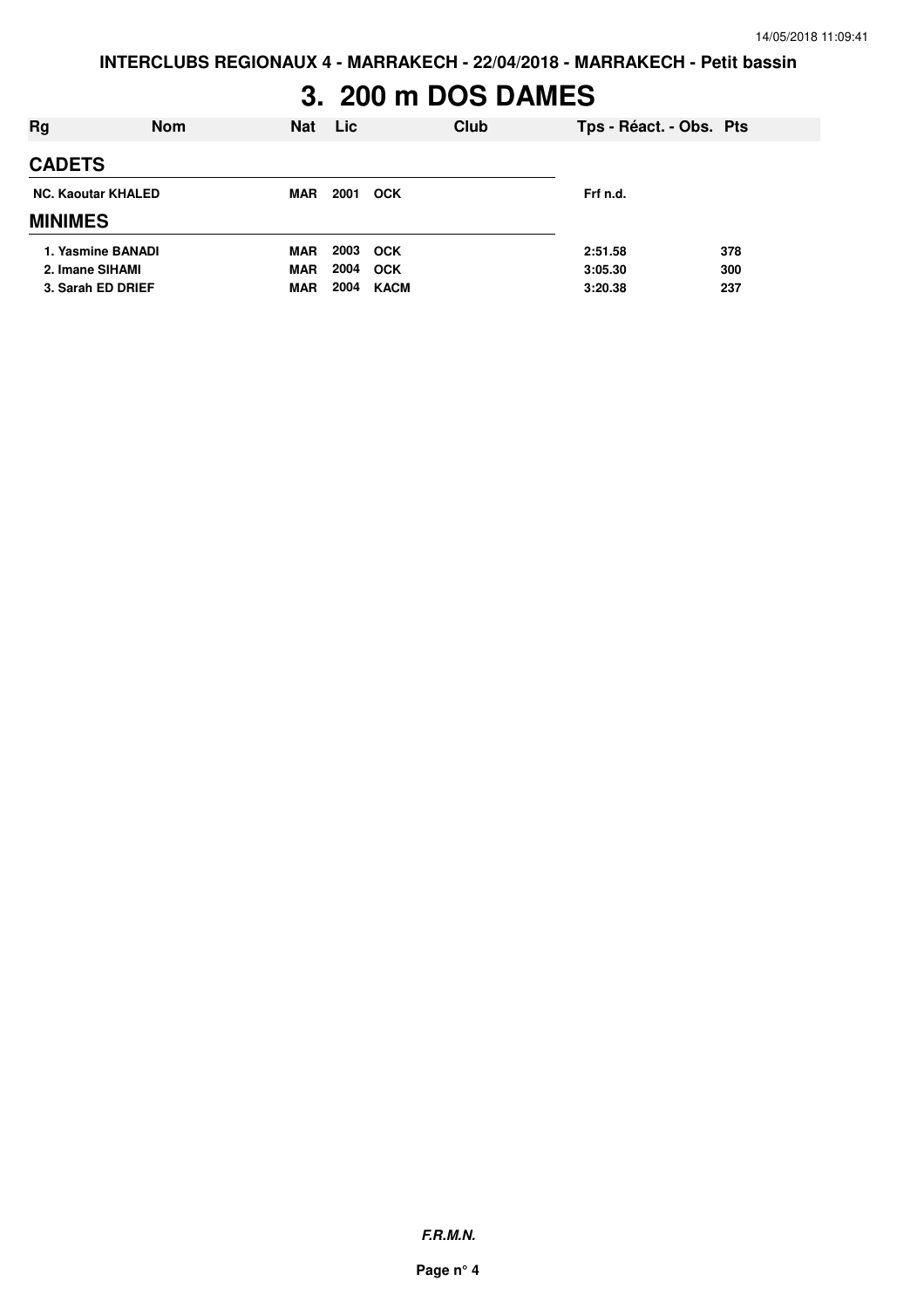### **4. 200 m DOS MESSIEURS**

| Rg             | Nom                      | <b>Nat</b> | <b>Lic</b> | Club          | Tps - Réact. - Obs. Pts |     |
|----------------|--------------------------|------------|------------|---------------|-------------------------|-----|
| <b>MINIMES</b> |                          |            |            |               |                         |     |
|                | 1. Youssef KARADA        | <b>MAR</b> | 2003       | ASAMIN        | 2:21.63                 | 493 |
|                | 2. Mohamed Amine DIDOUCH | <b>MAR</b> | 2003       | <b>ASAMIN</b> | 2:32.10                 | 398 |
|                | 3. Yassine ZOUBIR        | <b>MAR</b> | 2004       | OCK           | 2:57.81                 | 249 |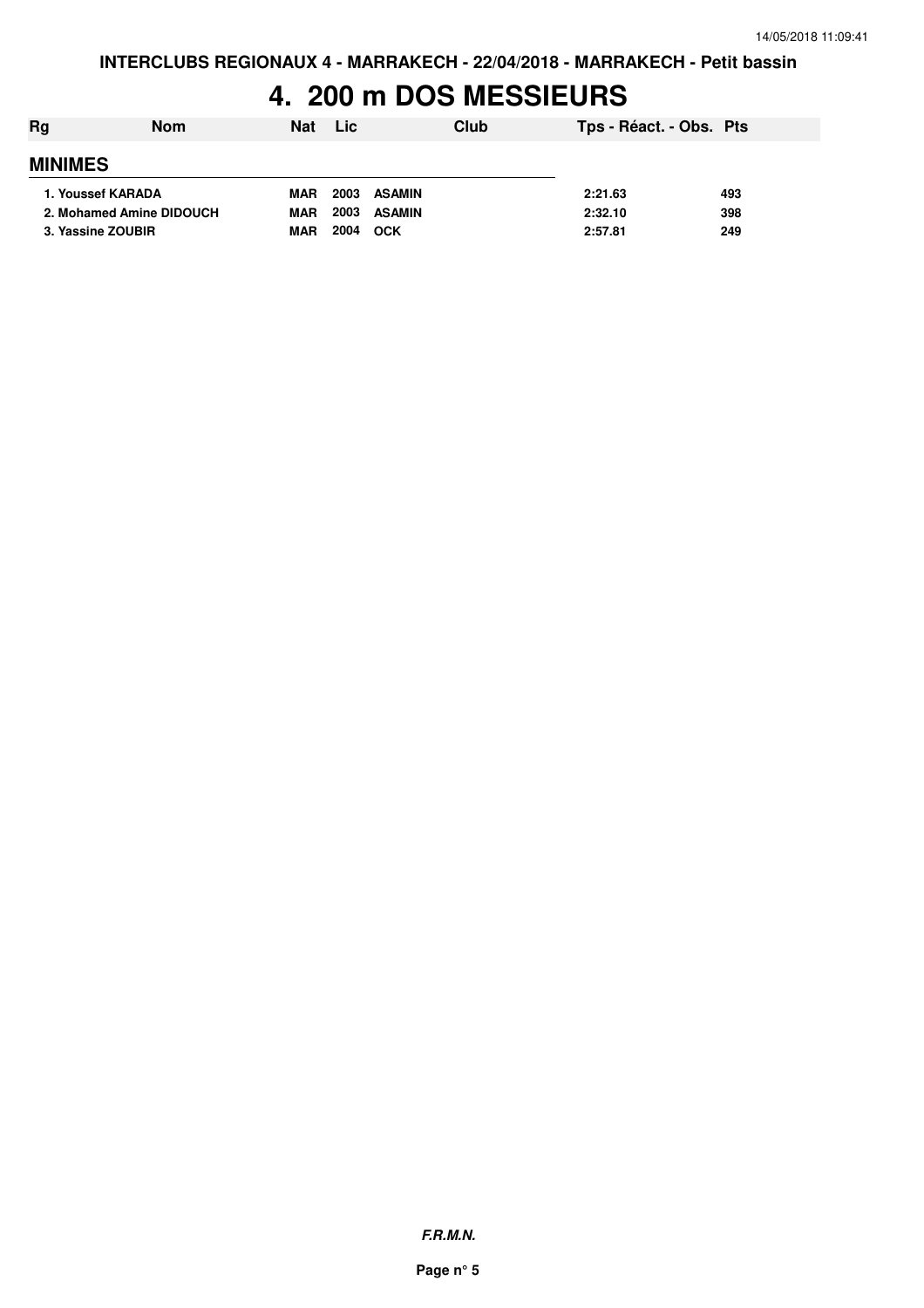#### **5. 100 m PAPILLON DAMES**

| Rg                       | <b>Nom</b> | <b>Nat</b> | <b>Lic</b> |             | Club | Tps - Réact. - Obs. Pts |     |
|--------------------------|------------|------------|------------|-------------|------|-------------------------|-----|
| <b>JUNIORS</b>           |            |            |            |             |      |                         |     |
| 1. Fadwa FIDADI          |            | <b>MAR</b> | 1999       | KACM        |      | 1:10.10                 | 509 |
| <b>MINIMES</b>           |            |            |            |             |      |                         |     |
| 1. Aalia BOUOUFOUSSE     |            | <b>MAR</b> | 2004       | JIHA        |      | 1:24.75                 | 288 |
| 2. Sara ZEKRITI          |            | <b>MAR</b> | 2004       | <b>JIHA</b> |      | 1:25.73                 | 278 |
| <b>NC. Widad MORCHID</b> |            | <b>MAR</b> | 2004       | <b>OCK</b>  |      | Dsq FD                  | 0   |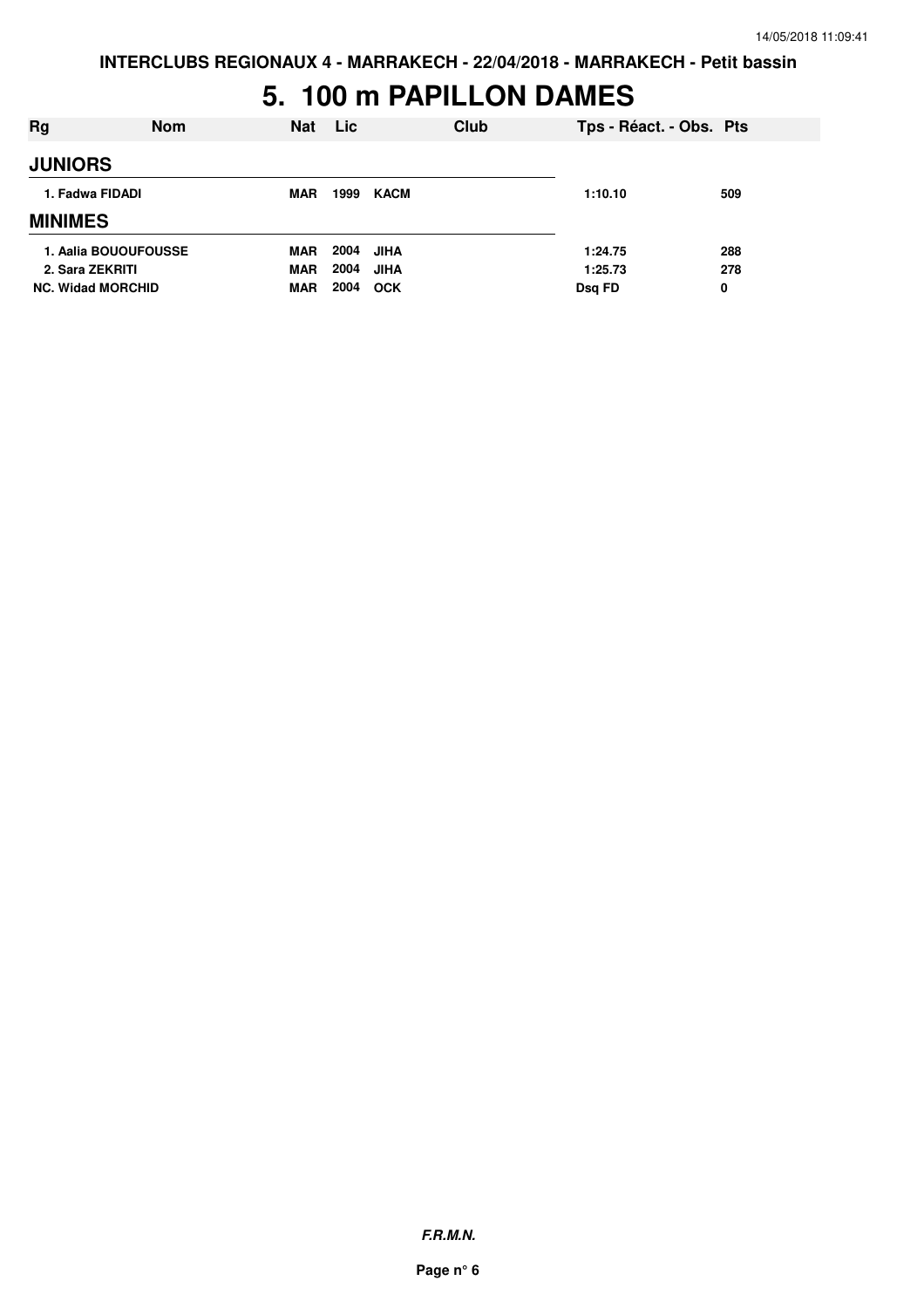# **6. 100 m PAPILLON MESSIEURS**

| Rg                       | <b>Nom</b>                         | <b>Nat</b> | Lic  | Club        | Tps - Réact. - Obs. Pts |     |
|--------------------------|------------------------------------|------------|------|-------------|-------------------------|-----|
| <b>SENIORS</b>           |                                    |            |      |             |                         |     |
|                          | <b>1. EL YAZID AIT BENCHIBA</b>    | <b>MAR</b> | 1994 | <b>JIHA</b> | 1:08.10                 | 391 |
|                          | <b>NC. Yassine BENBARKA</b>        | <b>MAR</b> | 1996 | <b>CMND</b> | Dsq FD                  | 0   |
| <b>CADETS</b>            |                                    |            |      |             |                         |     |
|                          | 1. Ouissam NAJIH                   | <b>MAR</b> | 2002 | KACM        | 1:06.22                 | 425 |
|                          | 2. Rayyane ELOUAZZANI              | <b>MAR</b> | 2002 | <b>OCS</b>  | 1:13.42                 | 312 |
|                          | <b>TLD. Yassine CHERGUI MOUANE</b> | <b>MAR</b> | 2001 | <b>OCS</b>  | 1:26.55                 | 190 |
| <b>MINIMES</b>           |                                    |            |      |             |                         |     |
|                          | NC. Riyad Abdelbasset ELBANNAY     | <b>MAR</b> | 2003 | <b>OCK</b>  | Dsq VI                  | 0   |
| <b>NC. Anass SAFOINE</b> |                                    | MAR        | 2004 | <b>OCK</b>  | Dsg VI                  | 0   |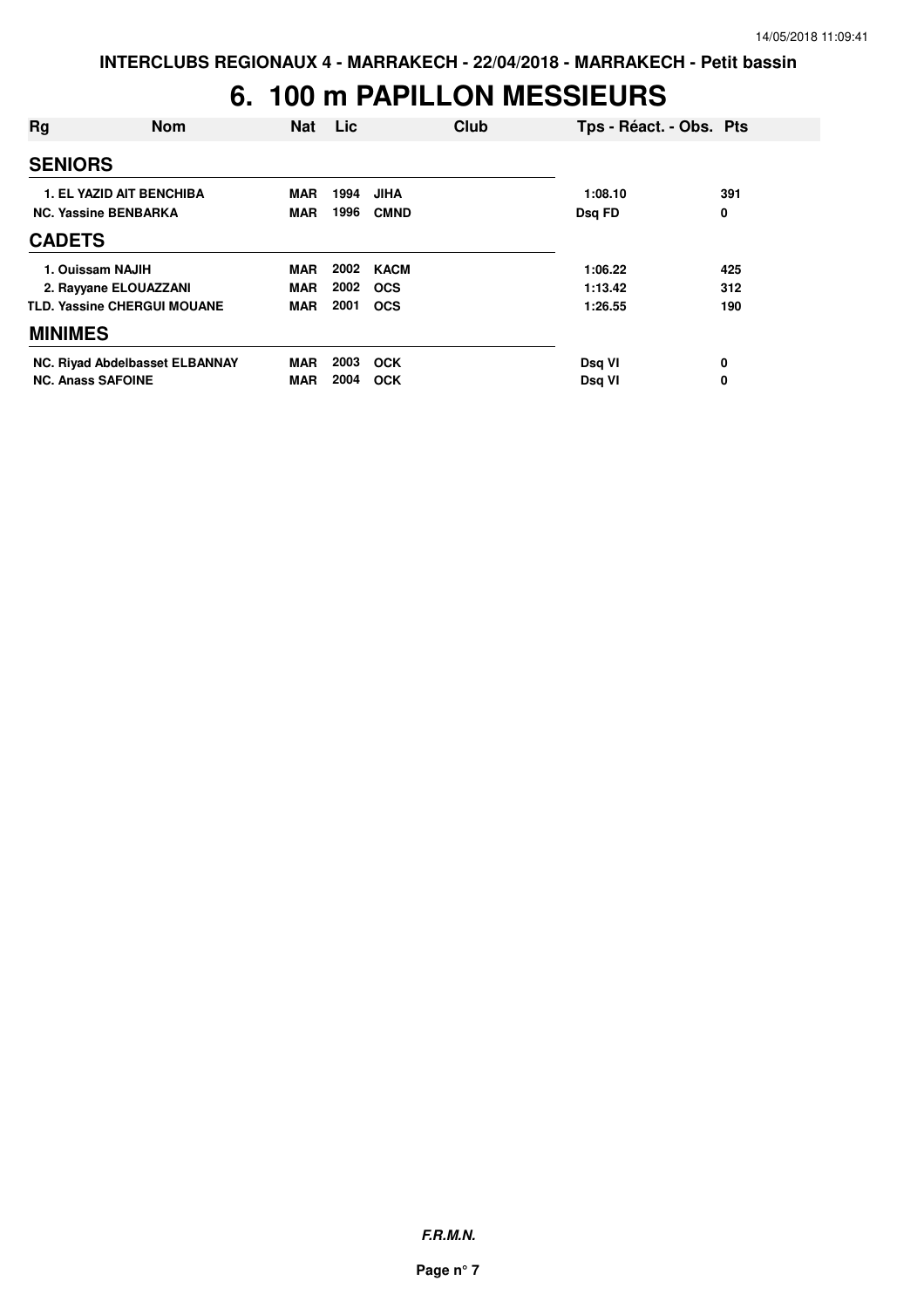# **7. 200 m 4 NAGES DAMES**

| <b>Rg</b>      | Nom                         | <b>Nat</b> | Lic                 | Club | Tps - Réact. - Obs. Pts |     |
|----------------|-----------------------------|------------|---------------------|------|-------------------------|-----|
| <b>JUNIORS</b> |                             |            |                     |      |                         |     |
|                | 1. Mariam LAMGHARI          | <b>MAR</b> | 2000<br>оск         |      | 2:56.29                 | 366 |
|                | <b>TLD. Zineb DRIOUACHE</b> | <b>MAR</b> | 2000<br><b>CMND</b> |      | 3:35.86                 | 199 |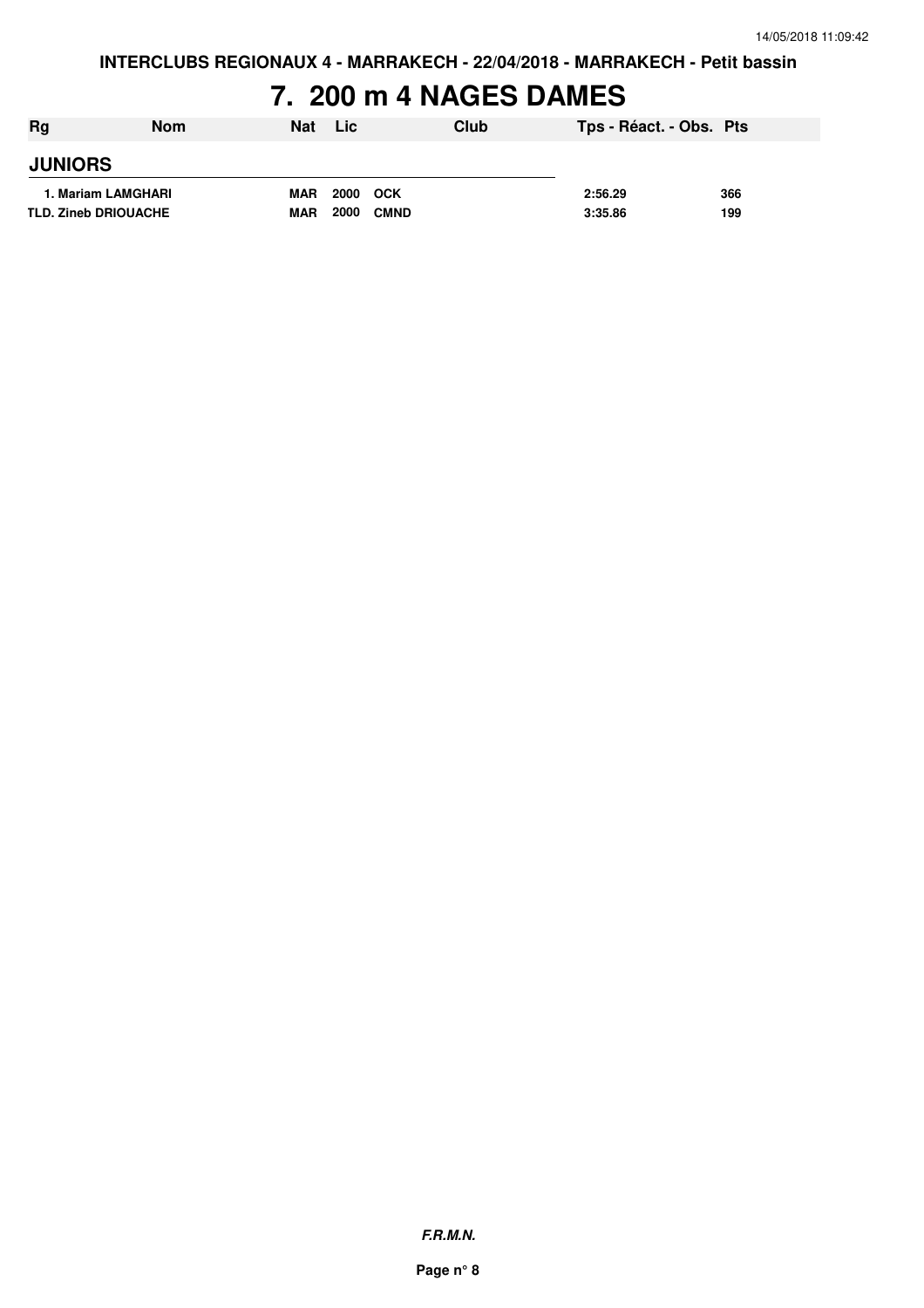#### **8. 200 m 4 NAGES MESSIEURS**

| Rg                      | <b>Nom</b>                | <b>Nat</b> | <b>Lic</b> | Club          | Tps - Réact. - Obs. Pts |     |
|-------------------------|---------------------------|------------|------------|---------------|-------------------------|-----|
| <b>CADETS</b>           |                           |            |            |               |                         |     |
|                         | 1. Ismail ES SAMLALI      | MAR        |            | 2002 OCK      | 2:26.18                 | 478 |
| 2. Mounir ZAHIDI        |                           | <b>MAR</b> | 2002       | JIHA          | 2:52.05                 | 293 |
| <b>NC. Yahya MOUHIB</b> |                           | <b>MAR</b> |            | 2002 OCK      | Dsq FD                  | 0   |
| <b>MINIMES</b>          |                           |            |            |               |                         |     |
|                         | NC. Mohamed Imam MAHJOUBI | MAR        | 2003       | <b>ASAMIN</b> | Frf n.d.                |     |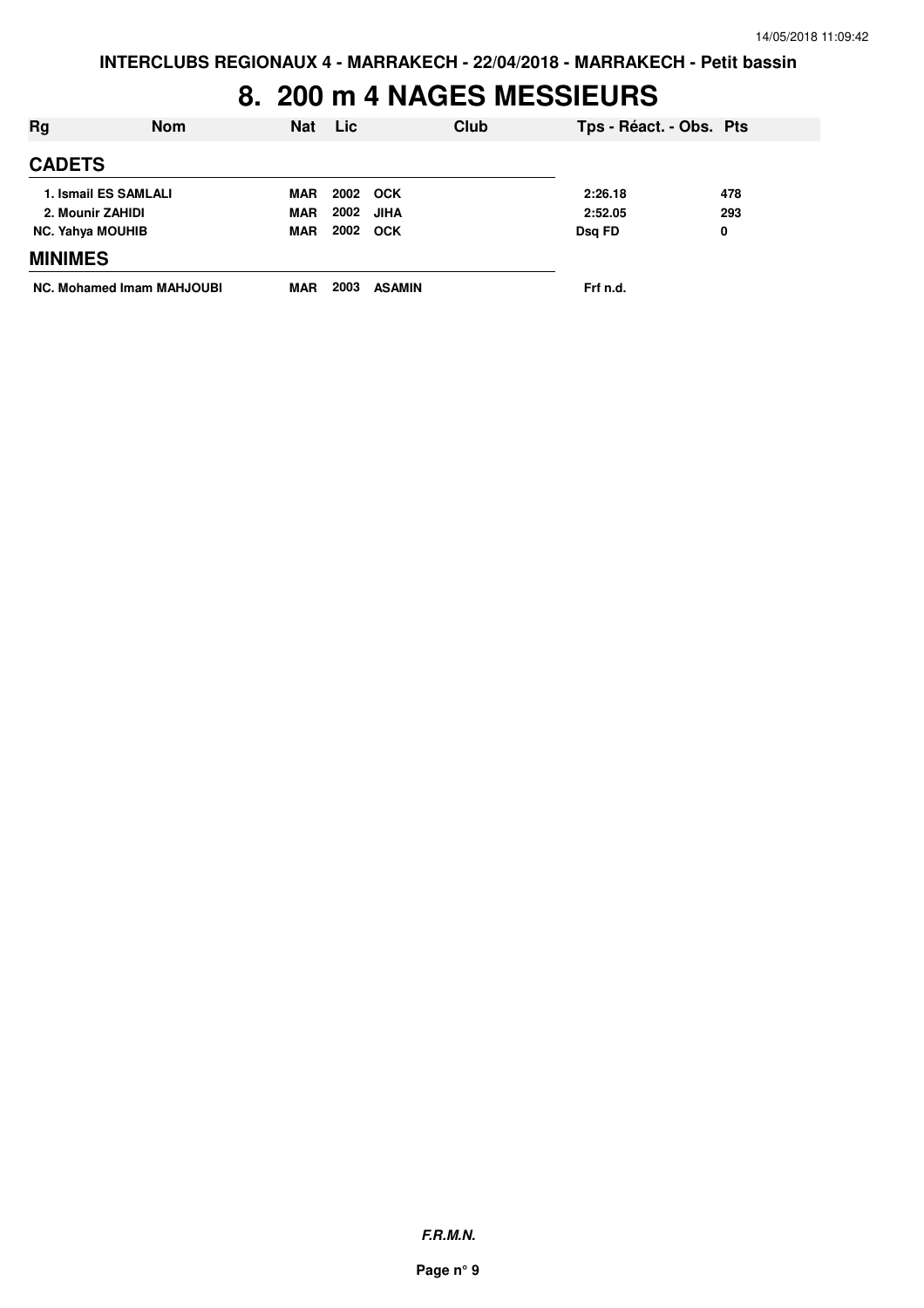#### **9. 1500 m NAGE LIBRE MESSIEURS**

| <b>Rg</b>       | <b>Nom</b>            | Nat        | <b>Lic</b> | Club        | Tps - Réact. - Obs. Pts |     |
|-----------------|-----------------------|------------|------------|-------------|-------------------------|-----|
| <b>CADETS</b>   |                       |            |            |             |                         |     |
| 1. Yahya MOUHIB |                       | <b>MAR</b> | 2002 OCK   |             | 18:54.63                | 452 |
| <b>MINIMES</b>  |                       |            |            |             |                         |     |
|                 | 1. Ibrahim EL MAOUKOR | <b>MAR</b> | 2004       | <b>CMND</b> | 20:20.09                | 363 |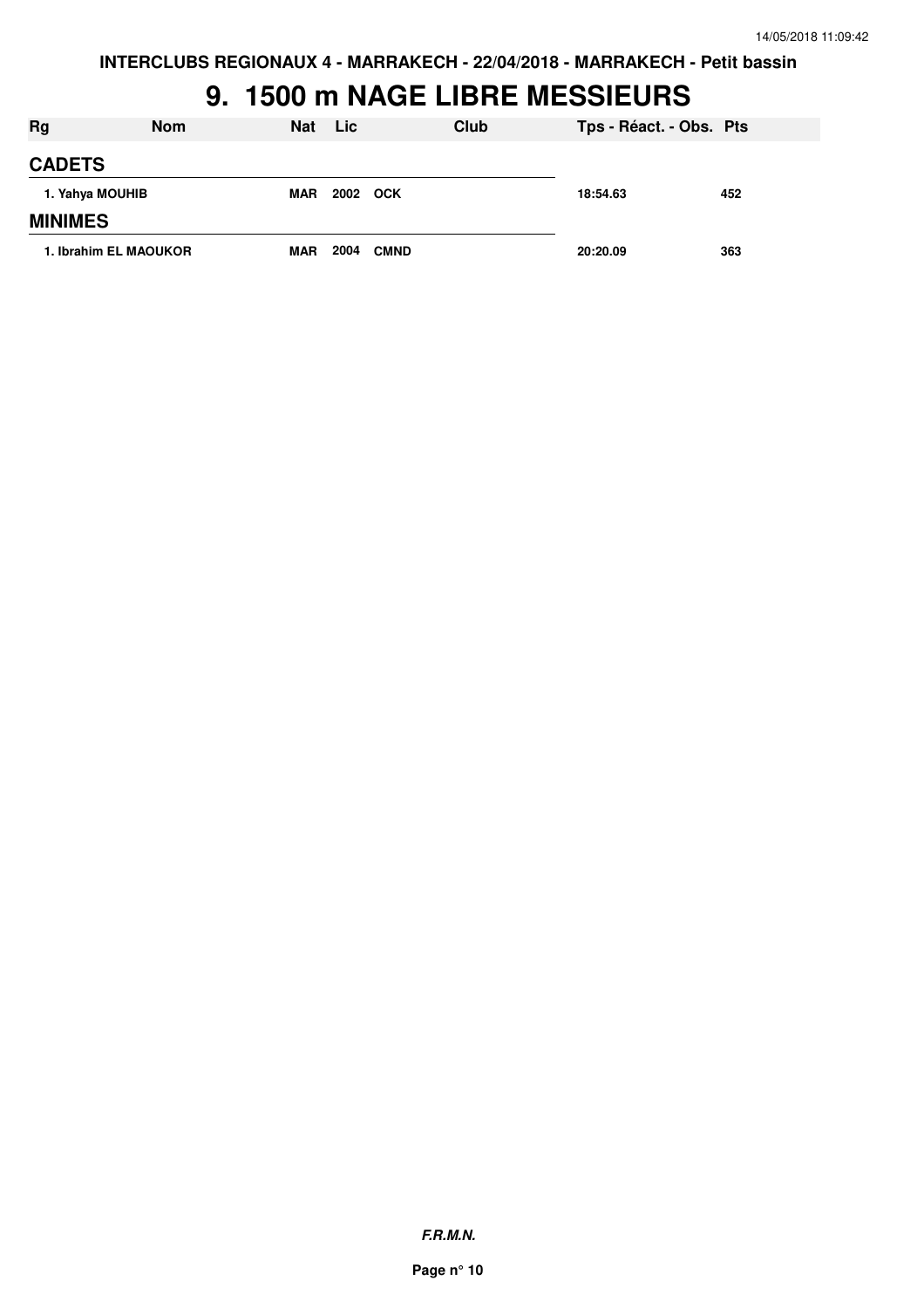# **10. 400 m NAGE LIBRE DAMES**

| Rg                        | <b>Nom</b>                  | <b>Nat</b> | Lic  | Club          | Tps - Réact. - Obs. Pts |     |
|---------------------------|-----------------------------|------------|------|---------------|-------------------------|-----|
| <b>JUNIORS</b>            |                             |            |      |               |                         |     |
| 1. Fadwa FIDADI           |                             | <b>MAR</b> | 1999 | <b>KACM</b>   | 4:52.52                 | 541 |
|                           | 2. Mariam LAMGHARI          | <b>MAR</b> | 2000 | <b>OCK</b>    | 5:16.84                 | 425 |
|                           | <b>TLD. Zineb DRIOUACHE</b> | <b>MAR</b> | 2000 | <b>CMND</b>   | 6:24.32                 | 238 |
| <b>NC. Hiba RMILI</b>     |                             | <b>MAR</b> | 2000 | <b>OCK</b>    | Frf n.d.                |     |
| <b>CADETS</b>             |                             |            |      |               |                         |     |
|                           | 1. Oumaima FADILE           | <b>MAR</b> | 2002 | <b>OCK</b>    | 5:25.52                 | 392 |
| <b>TLD. Rim LAABIED</b>   |                             | <b>MAR</b> | 2001 | <b>CMND</b>   | 6:25.41                 | 236 |
| <b>TLD. Samia M'SAFER</b> |                             | <b>MAR</b> | 2001 | <b>CMND</b>   | 6:26.47                 | 234 |
|                           | <b>TLD. Amina DRIOUACHE</b> | <b>MAR</b> | 2002 | <b>CMND</b>   | 6:38.59                 | 213 |
|                           | <b>NC. Kaoutar KHALED</b>   | <b>MAR</b> | 2001 | <b>OCK</b>    | Frf n.d.                |     |
| <b>MINIMES</b>            |                             |            |      |               |                         |     |
|                           | 1. Sarah ZOUBIR             | <b>MAR</b> | 2004 | <b>OCK</b>    | 5:24.05                 | 398 |
|                           | 2. Nada EL AISSARI          | <b>MAR</b> | 2003 | <b>ASAMIN</b> | 5:31.09                 | 373 |
| 3. Safaa KHRISS           |                             | <b>MAR</b> | 2004 | <b>ASAMIN</b> | 5:34.75                 | 361 |
|                           | 4. Hiba AOUFOUCHI           | <b>MAR</b> | 2004 | <b>OCK</b>    | 5:42.54                 | 337 |
| 5. Imane SIHAMI           |                             | <b>MAR</b> | 2004 | <b>OCK</b>    | 5:52.84                 | 308 |
| 6. Sara ZEKRITI           |                             | <b>MAR</b> | 2004 | <b>JIHA</b>   | 5:54.78                 | 303 |
|                           | <b>TLD. Oumniyya TOURBI</b> | <b>MAR</b> | 2003 | <b>CMND</b>   | 7:29.38                 | 149 |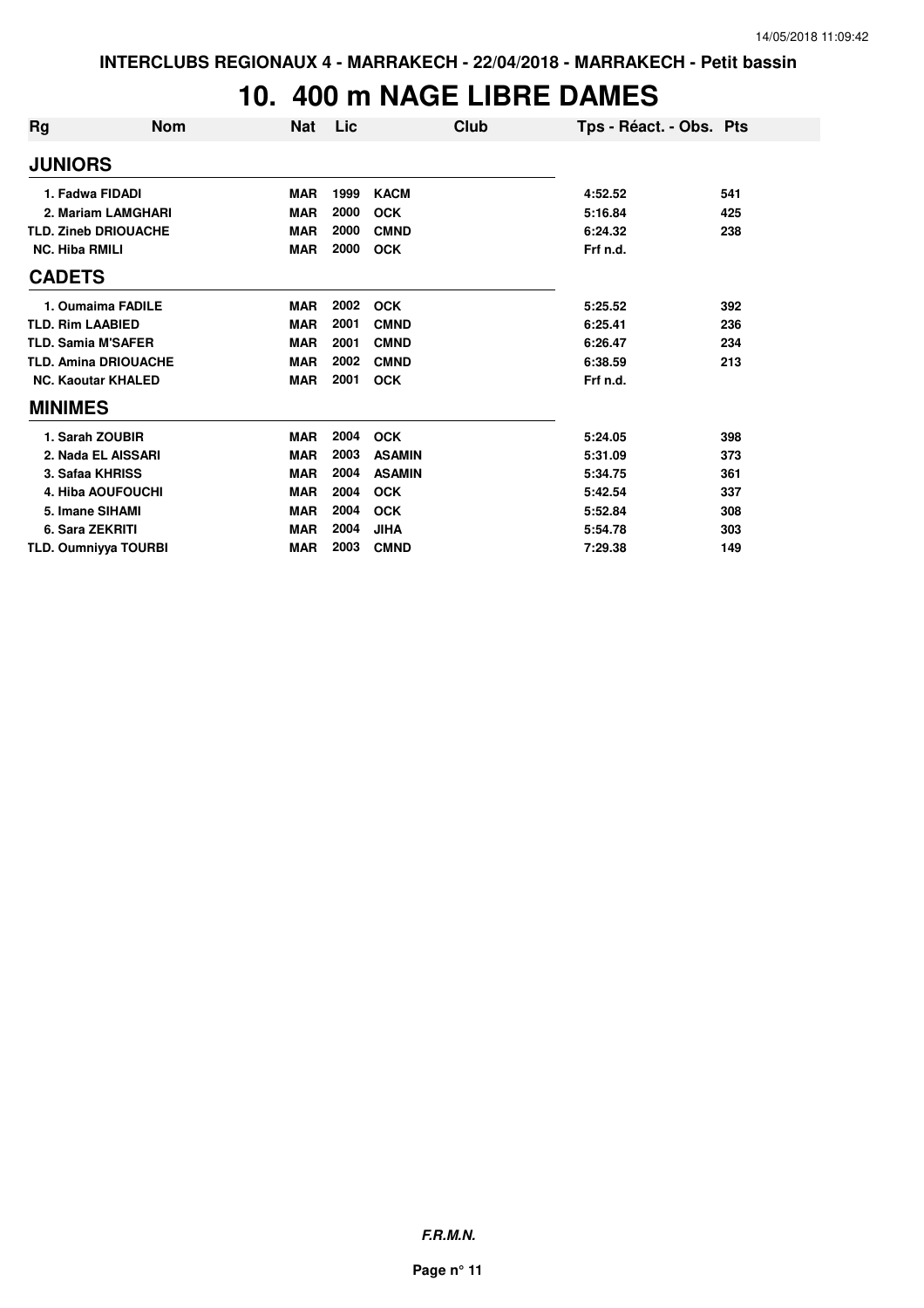### **11. 400 m NAGE LIBRE MESSIEURS**

| <b>Rg</b>      | <b>Nom</b>                         | <b>Nat</b> | Lic  | Club          | Tps - Réact. - Obs. Pts |     |
|----------------|------------------------------------|------------|------|---------------|-------------------------|-----|
| <b>SENIORS</b> |                                    |            |      |               |                         |     |
|                | 1. Achraf LAKHDAR                  | <b>MAR</b> | 1998 | <b>KACM</b>   | 5:01.64                 | 388 |
| TLD. Ali HAFID |                                    | <b>MAR</b> | 1998 | <b>JIHA</b>   | 5:24.13                 | 313 |
| <b>JUNIORS</b> |                                    |            |      |               |                         |     |
|                | <b>NC. Mustapha KHATIM</b>         | MAR        | 2000 | <b>CMND</b>   | Frf n.d.                |     |
| <b>CADETS</b>  |                                    |            |      |               |                         |     |
|                | 1. Lounes MOUHOUBI                 | <b>MAR</b> | 2002 | <b>ASAMIN</b> | 4:36.23                 | 505 |
|                | 2. Ouissam NAJIH                   | <b>MAR</b> | 2002 | <b>KACM</b>   | 4:48.14                 | 445 |
|                | <b>3. Younes BELKHDARE</b>         | <b>MAR</b> | 2002 | <b>ASAMIN</b> | 4:59.65                 | 396 |
|                | 4. Monssif HAITAM                  | <b>MAR</b> | 2002 | <b>OCK</b>    | 4:59.66                 | 396 |
|                | 5. Ayoub BOUGANDOULA               | <b>MAR</b> | 2002 | <b>OCK</b>    | 5:03.00                 | 383 |
|                | <b>TLD. Mohamed Amine TOUZI</b>    | <b>MAR</b> | 2002 | <b>CMND</b>   | 6:12.34                 | 206 |
|                | <b>TLD. Yassine CHERGUI MOUANE</b> | <b>MAR</b> | 2001 | <b>OCS</b>    | 6:33.31                 | 175 |
|                | <b>TLD. Adam BOUADDI</b>           | <b>MAR</b> | 2002 | <b>CMND</b>   | 6:46.10                 | 159 |
|                | <b>TLD. Adam FDAILI</b>            | <b>MAR</b> | 2002 | <b>CMND</b>   | 6:46.69                 | 158 |
|                | <b>TLD. Amine CHIHAZ</b>           | MAR        | 2001 | <b>CBN</b>    | 6:57.66                 | 146 |
|                | <b>NC. Yassir MOUZZOUN</b>         | <b>MAR</b> | 2001 | <b>CMND</b>   | Frf n.d.                |     |
|                | <b>NC. Mohammed COURDI</b>         | <b>MAR</b> | 2001 | <b>OCS</b>    | <b>\bandon</b>          | 0   |
| <b>MINIMES</b> |                                    |            |      |               |                         |     |
|                | 1. Achraf HMAITTANE                | <b>MAR</b> | 2003 | <b>ASAMIN</b> | 4:44.79                 | 461 |
|                | 2. Fayçal FIDADI                   | <b>MAR</b> | 2003 | <b>KACM</b>   | 4:55.45                 | 413 |
|                | 3. Ayoub RABOUN                    | <b>MAR</b> | 2003 | <b>CMND</b>   | 5:03.42                 | 381 |
|                | 4. Youssef TABIT                   | <b>MAR</b> | 2003 | <b>ASAMIN</b> | 5:13.22                 | 346 |
|                | 5. Ahmed Amine OUNACEUR            | <b>MAR</b> | 2004 | <b>CMND</b>   | 5:34.06                 | 285 |
|                | 6. Amine ZOUBIR                    | <b>MAR</b> | 2004 | <b>OCK</b>    | 5:43.17                 | 263 |
|                | <b>7. Anass SAFOINE</b>            | <b>MAR</b> | 2004 | <b>OCK</b>    | 5:52.23                 | 243 |
|                | 8. Yassine ZOUBIR                  | <b>MAR</b> | 2004 | <b>OCK</b>    | 5:54.91                 | 238 |
|                | <b>TLD. Mohamed BOUCHIKHA</b>      | <b>MAR</b> | 2003 | <b>CMND</b>   | 6:45.34                 | 160 |
|                | <b>NC. Mehdi LAHLOUMI</b>          | <b>MAR</b> | 2004 | <b>CMND</b>   | Frf n.d.                |     |
|                | <b>NC. Yassine AADAD</b>           | <b>MAR</b> | 2003 | <b>CMND</b>   | Frf n.d.                |     |
|                | <b>NC. Ibrahim EL MAOUKOR</b>      | MAR        | 2004 | <b>CMND</b>   | Dsq FD                  | 0   |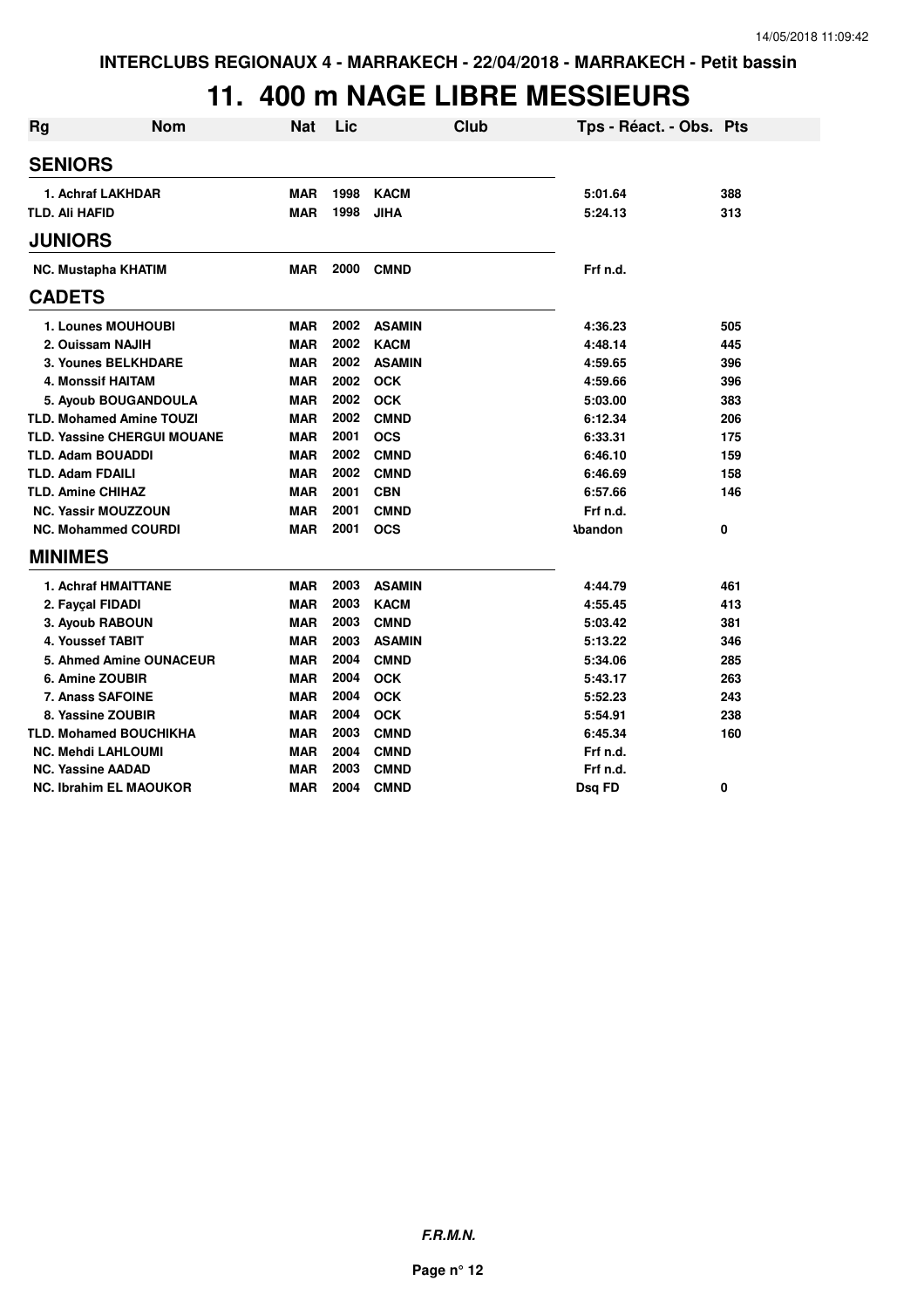# **12. 50 m DOS DAMES**

| <b>Rg</b><br><b>Nom</b>        | <b>Nat</b> | Lic  | Club        | Tps - Réact. - Obs. Pts |     |
|--------------------------------|------------|------|-------------|-------------------------|-----|
| <b>SENIORS</b>                 |            |      |             |                         |     |
| <b>TLD. Ibtissam OUELDRAMI</b> | <b>MAR</b> | 1998 | <b>CKM</b>  | 44.97                   | 217 |
| <b>NC. Wiam MAGDER</b>         | <b>MAR</b> | 1997 | <b>CKM</b>  | Frf n.d.                |     |
| <b>JUNIORS</b>                 |            |      |             |                         |     |
| <b>NC. Hiba RMILI</b>          | <b>MAR</b> | 2000 | <b>OCK</b>  | Frf n.d.                |     |
| <b>CADETS</b>                  |            |      |             |                         |     |
| <b>1. Maria AIT BOUSERHANE</b> | <b>MAR</b> | 2001 | <b>JIHA</b> | 36.95                   | 392 |
| 2. Salma BOUHMALA              | <b>MAR</b> | 2002 | <b>JIHA</b> | 37.71                   | 369 |
| <b>NC. Hibat Allah DOUADA</b>  | <b>MAR</b> | 2002 | <b>KACM</b> | Frf n.d.                |     |
| <b>NC. Kaoutar KHALED</b>      | <b>MAR</b> | 2001 | <b>OCK</b>  | Frf n.d.                |     |
| <b>NC. Oumaima FADILE</b>      | <b>MAR</b> | 2002 | <b>OCK</b>  | Dsq FD                  | 0   |
| <b>MINIMES</b>                 |            |      |             |                         |     |
| 1. Aalia BOUOUFOUSSE           | <b>MAR</b> | 2004 | <b>JIHA</b> | 37.59                   | 373 |
| 2. Yasmine BANADI              | <b>MAR</b> | 2003 | <b>OCK</b>  | 38.13                   | 357 |
| 3. Hiba AOUFOUCHI              | <b>MAR</b> | 2004 | <b>OCK</b>  | 39.55                   | 320 |
| 4. Sarah ED DRIEF              | <b>MAR</b> | 2004 | <b>KACM</b> | 40.16                   | 306 |
| 5. Widad MORCHID               | <b>MAR</b> | 2004 | <b>OCK</b>  | 40.22                   | 304 |
| 6. Wiam LHASSAR                | <b>MAR</b> | 2004 | <b>OCS</b>  | 41.06                   | 286 |
| <b>TLD. Wiaam CHAFIQ</b>       | <b>MAR</b> | 2004 | <b>OCS</b>  | 48.84                   | 170 |
| <b>TLD. Ghita DARIF</b>        | <b>MAR</b> | 2003 | <b>CMND</b> | 1:01.77                 | 84  |
| <b>NC. Imane SIHAMI</b>        | <b>MAR</b> | 2004 | <b>OCK</b>  | Dsg VI                  | 0   |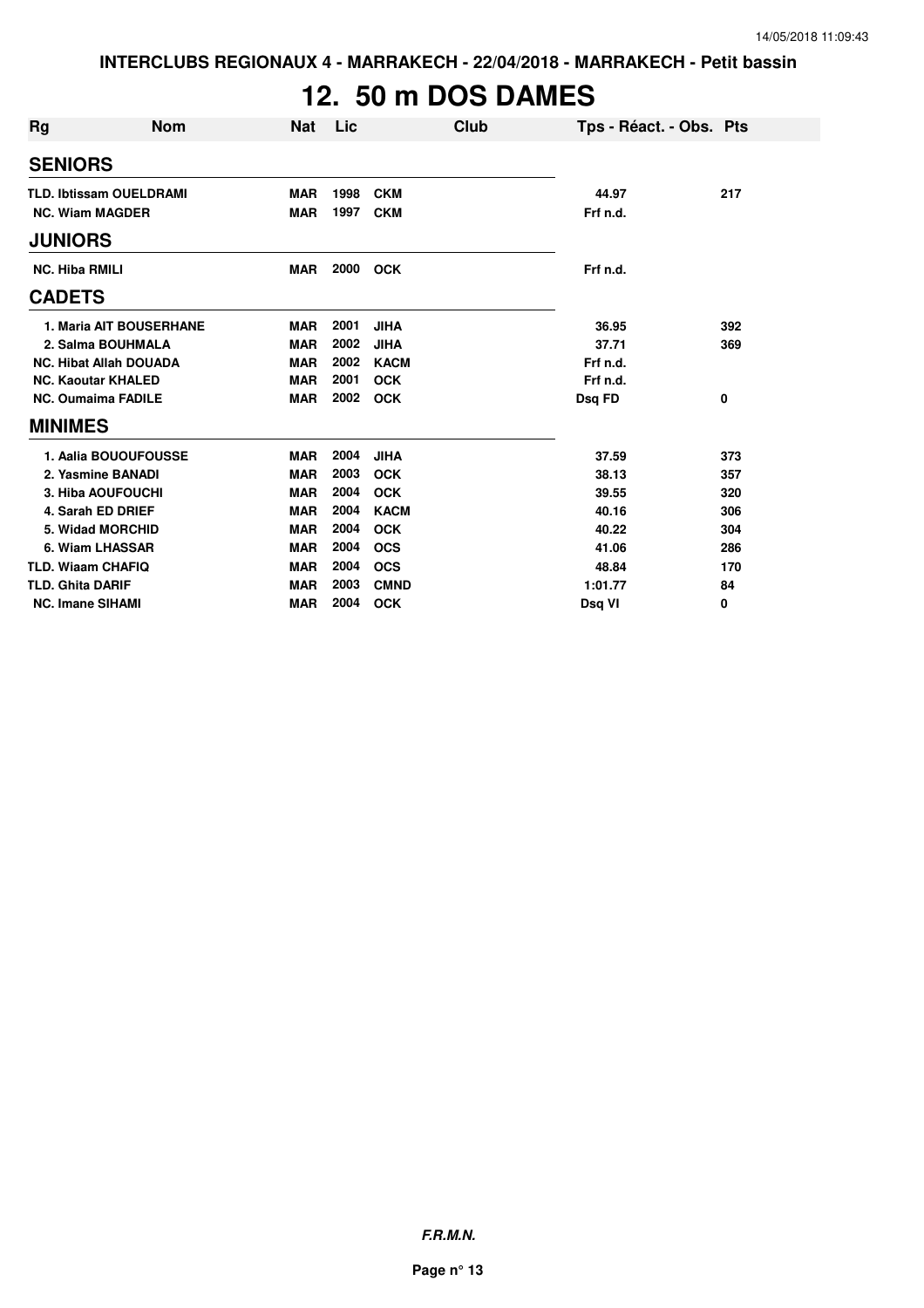### **13. 50 m DOS MESSIEURS**

| <b>Rg</b> | <b>Nom</b>                        | <b>Nat</b> | Lic  | Club          | Tps - Réact. - Obs. Pts |     |
|-----------|-----------------------------------|------------|------|---------------|-------------------------|-----|
|           | <b>SENIORS</b>                    |            |      |               |                         |     |
|           | 1. Ayoub CHADLY                   | <b>MAR</b> | 1990 | <b>ASAMIN</b> | 35.60                   | 308 |
|           | <b>TLD. Yassine BENBARKA</b>      | <b>MAR</b> | 1996 | <b>CMND</b>   | 37.32                   | 267 |
|           | <b>NC. El Mehdi EL MAAMOURI</b>   | <b>MAR</b> | 1997 | <b>KACM</b>   | Frf n.d.                |     |
|           | <b>NC. Younes Taha NADIFIYINE</b> | <b>MAR</b> | 1995 | <b>KACM</b>   | Frf n.d.                |     |
|           | <b>JUNIORS</b>                    |            |      |               |                         |     |
|           | <b>TLD. Mustafa AITBELLA</b>      | <b>MAR</b> | 2000 | <b>OCS</b>    | 39.34                   | 228 |
|           | <b>CADETS</b>                     |            |      |               |                         |     |
|           | 1. Ismail ES SAMLALI              | <b>MAR</b> | 2002 | <b>OCK</b>    | 29.77                   | 526 |
|           | 2. Yahya MOUHIB                   | <b>MAR</b> | 2002 | <b>OCK</b>    | 31.41                   | 448 |
|           | 3. Othmane BENLACHHAB             | <b>MAR</b> | 2001 | <b>ASAMIN</b> | 31.90                   | 428 |
|           | 4. Mohamed Reda ENNAZIHI          | <b>MAR</b> | 2002 | <b>OCS</b>    | 33.17                   | 380 |
|           | 5. Rayyane ELOUAZZANI             | <b>MAR</b> | 2002 | <b>OCS</b>    | 34.16                   | 348 |
|           | 6. Ayoub KHYAT                    | <b>MAR</b> | 2002 | <b>KACM</b>   | 35.23                   | 317 |
|           | 7. Monssif HAITAM                 | <b>MAR</b> | 2002 | <b>OCK</b>    | 35.31                   | 315 |
|           | 8. Yassine CHERGUI MOUANE         | <b>MAR</b> | 2001 | <b>OCS</b>    | 35.50                   | 310 |
|           | 9. Abdelmajid ANKA SOUBAAI        | <b>MAR</b> | 2001 | <b>KACM</b>   | 36.63                   | 282 |
|           | 10. Ilyasse ALIOUI                | <b>MAR</b> | 2002 | <b>OCS</b>    | 37.97                   | 253 |
|           | 11. Nassim MITA                   | <b>MAR</b> | 2002 | <b>OCS</b>    | 38.16                   | 250 |
|           | <b>TLD. Ayman LAKHOUAL</b>        | <b>MAR</b> | 2002 | <b>JIHA</b>   | 44.27                   | 160 |
|           | <b>NC. Ziad SGHYAR</b>            | <b>MAR</b> | 2002 | <b>KACM</b>   | Frf n.d.                |     |
|           | <b>MINIMES</b>                    |            |      |               |                         |     |
|           | 1. Youssef KARADA                 | <b>MAR</b> | 2003 | <b>ASAMIN</b> | 31.16                   | 459 |
|           | 2. Anas QOUANANE                  | <b>MAR</b> | 2003 | <b>JIHA</b>   | 31.92                   | 427 |
|           | 3. Mohamed Amine DIDOUCH          | <b>MAR</b> | 2003 | <b>ASAMIN</b> | 32.96                   | 388 |
|           | 4. Yassine JAA                    | <b>MAR</b> | 2003 | <b>CBN</b>    | 33.99                   | 353 |
|           | 5. Hatim BENAZZOUZ                | <b>MAR</b> | 2003 | <b>OCS</b>    | 34.72                   | 332 |
|           | 6. Ayoub RABOUN                   | <b>MAR</b> | 2003 | <b>CMND</b>   | 35.45                   | 311 |
|           | 7. Youssef KHAOURI MAHIR          | <b>MAR</b> | 2003 | <b>CBN</b>    | 37.26                   | 268 |
|           | 8. Ahmed Amine OUNACEUR           | <b>MAR</b> | 2004 | <b>CMND</b>   | 37.41                   | 265 |
|           | 9. Adam LAMZOUGUI                 | <b>MAR</b> | 2004 | <b>JIHA</b>   | 37.98                   | 253 |
|           | 10. Achraf BENRBIB                | <b>MAR</b> | 2003 | <b>OCS</b>    | 38.05                   | 252 |
|           | 11. Zakaria REKHLA                | <b>MAR</b> | 2004 | <b>OCS</b>    | 38.08                   | 251 |
|           | 12. Adam JAMALI                   | <b>MAR</b> | 2004 | <b>ASAMIN</b> | 38.50                   | 243 |
|           | 13. Yassine ZOUBIR                | <b>MAR</b> | 2004 | <b>OCK</b>    | 38.69                   | 239 |
|           | <b>14. Ismail NAIT BRAHIM</b>     | <b>MAR</b> | 2004 | <b>OCS</b>    | 41.88                   | 189 |
|           | <b>TLD. Aymane LAMMANI</b>        | <b>MAR</b> | 2004 | <b>KACM</b>   | 53.88                   | 88  |
|           | <b>NC. Anass SAFOINE</b>          | <b>MAR</b> | 2004 | <b>OCK</b>    | Dsq FD                  | 0   |
|           | <b>NC. Mohamed Reda ELMARNI</b>   | <b>MAR</b> | 2004 | <b>OCS</b>    | Dsg FD                  | 0   |
|           | NC. Ahmed Amine CHAYED            | <b>MAR</b> | 2003 | <b>JIHA</b>   | Dsq FD                  | 0   |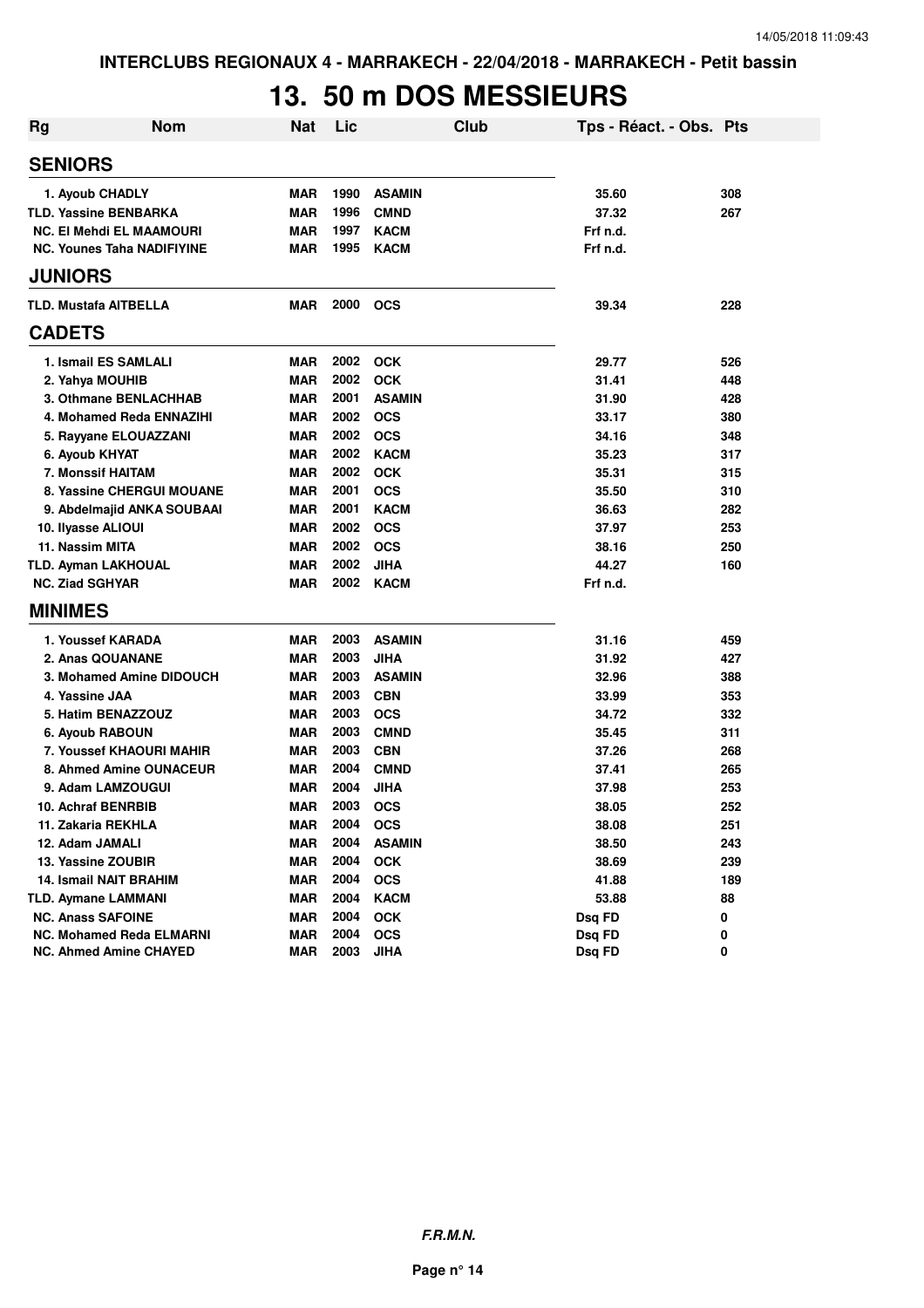#### **14. 200 m PAPILLON MESSIEURS**

| Rg                             | <b>Nom</b> | Nat        | Lic      | Club | Tps - Réact. - Obs. Pts |  |
|--------------------------------|------------|------------|----------|------|-------------------------|--|
| <b>MINIMES</b>                 |            |            |          |      |                         |  |
| NC. Rivad Abdelbasset ELBANNAY |            | <b>MAR</b> | 2003 OCK |      | Dsg NI                  |  |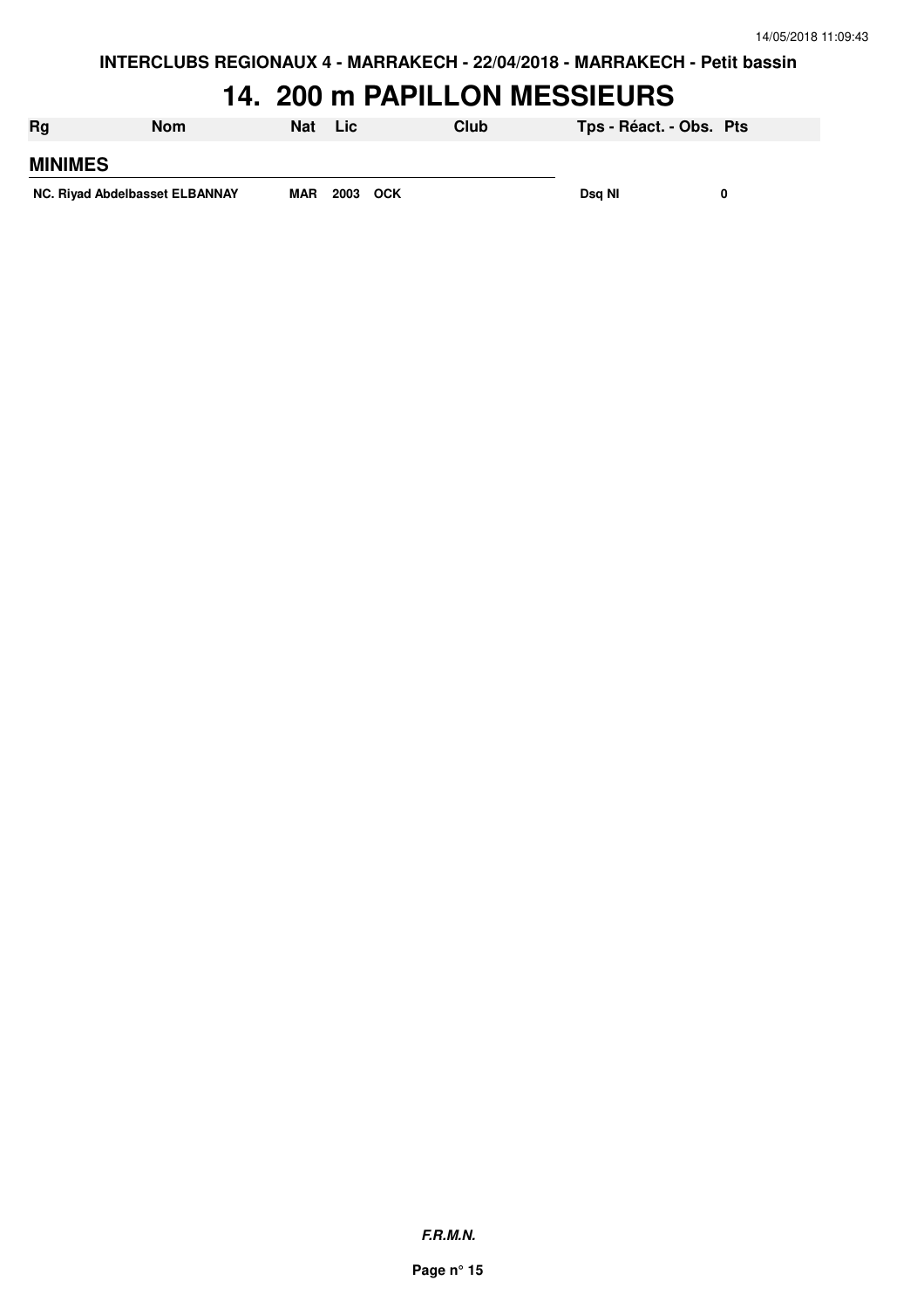# **15. 100 m BRASSE DAMES**

| Rg                         | <b>Nom</b>                     | Nat        | Lic  | Club        | Tps - Réact. - Obs. Pts |     |
|----------------------------|--------------------------------|------------|------|-------------|-------------------------|-----|
| <b>JUNIORS</b>             |                                |            |      |             |                         |     |
|                            | 1. Mariam LAMGHARI             | <b>MAR</b> | 2000 | <b>OCK</b>  | 1:25.80                 | 421 |
|                            | <b>NC. Zineb DRIOUACHE</b>     | <b>MAR</b> | 2000 | <b>CMND</b> | Frf n.d.                |     |
| <b>CADETS</b>              |                                |            |      |             |                         |     |
|                            | <b>1. Maria AIT BOUSERHANE</b> | <b>MAR</b> | 2001 | <b>JIHA</b> | 1:35.88                 | 302 |
|                            | <b>TLD. Amina DRIOUACHE</b>    | MAR        | 2002 | <b>CMND</b> | 1:56.63                 | 167 |
| <b>MINIMES</b>             |                                |            |      |             |                         |     |
|                            | 1. Douaa ES SAMAKI             | <b>MAR</b> | 2004 | <b>OCK</b>  | 1:30.93                 | 354 |
| 2. Sara ZEKRITI            |                                | <b>MAR</b> | 2004 | <b>JIHA</b> | 1:33.53                 | 325 |
|                            | 3. Sarah ED DRIEF              | <b>MAR</b> | 2004 | <b>KACM</b> | 1:39.94                 | 266 |
| 4. Malak RAKIK             |                                | <b>MAR</b> | 2004 | <b>JIHA</b> | 1:40.33                 | 263 |
|                            | 5. Oumniyya TOURBI             | <b>MAR</b> | 2003 | <b>CMND</b> | 1:41.37                 | 255 |
|                            | 6. Hala MALLOULI               | <b>MAR</b> | 2003 | <b>OCK</b>  | 1:42.06                 | 250 |
| <b>TLD. Wiam LHASSAR</b>   |                                | <b>MAR</b> | 2004 | <b>OCS</b>  | 1:45.94                 | 224 |
| <b>TLD. Sarah ZOUBIR</b>   |                                | <b>MAR</b> | 2004 | <b>OCK</b>  | 1:48.46                 | 208 |
| <b>TLD. Hassnaa MHAICH</b> |                                | <b>MAR</b> | 2004 | <b>OCS</b>  | 1:58.21                 | 161 |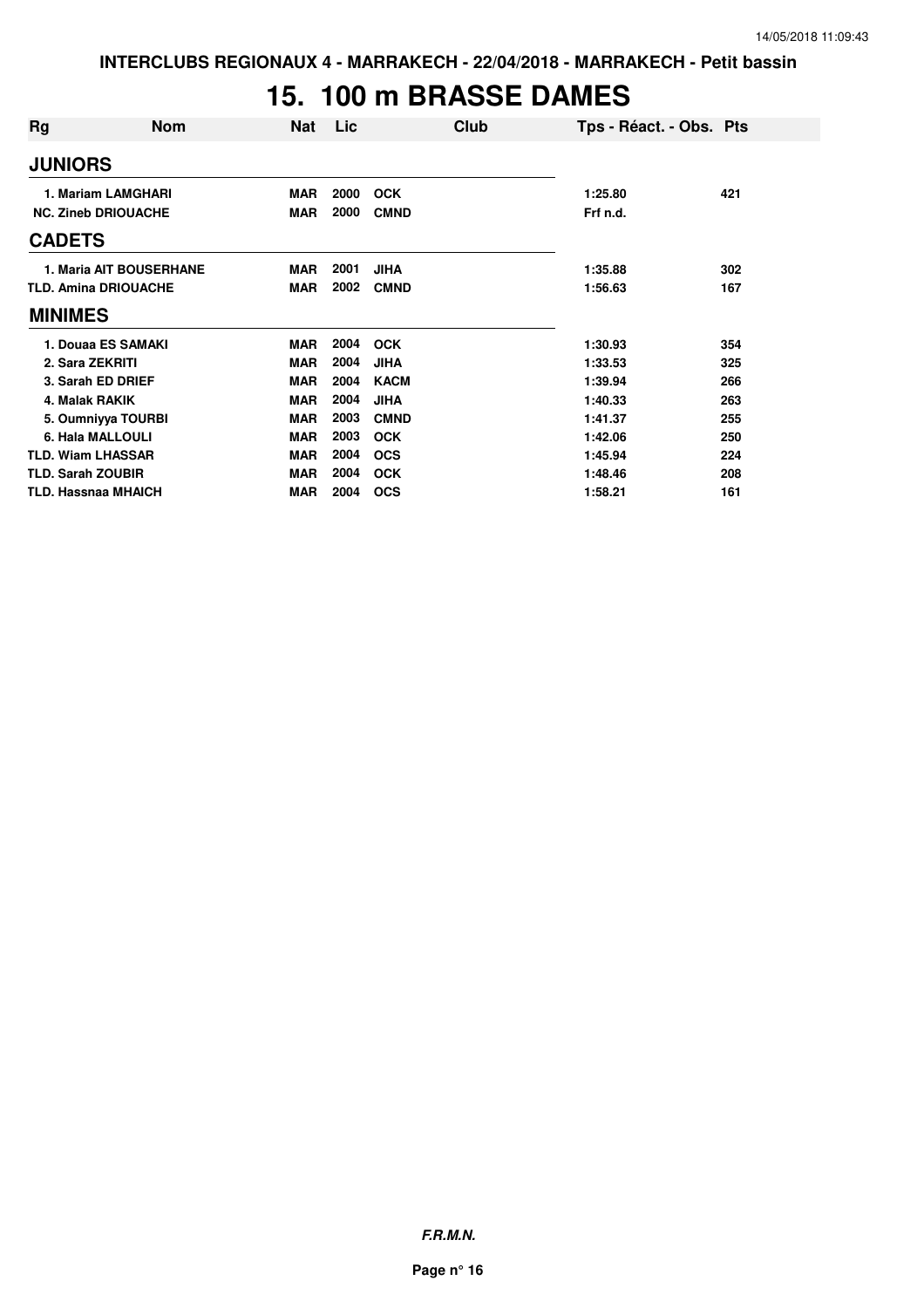### **16. 100 m BRASSE MESSIEURS**

| Rg | <b>Nom</b>                       | <b>Nat</b> | Lic  | <b>Club</b>   | Tps - Réact. - Obs. Pts |     |
|----|----------------------------------|------------|------|---------------|-------------------------|-----|
|    | <b>SENIORS</b>                   |            |      |               |                         |     |
|    | <b>TLD. Youssef HAIDAR</b>       | <b>MAR</b> | 1997 | <b>CMND</b>   | 1:22.23                 | 359 |
|    | <b>JUNIORS</b>                   |            |      |               |                         |     |
|    | <b>NC. Mustapha KHATIM</b>       | <b>MAR</b> | 2000 | <b>CMND</b>   | Frf n.d.                |     |
|    | <b>CADETS</b>                    |            |      |               |                         |     |
|    | 1. Ayoub BOUGANDOULA             | <b>MAR</b> | 2002 | <b>OCK</b>    | 1:12.32                 | 528 |
|    | 2. Ilias LIZE                    | <b>MAR</b> | 2002 | <b>ASAMIN</b> | 1:16.20                 | 451 |
|    | 3. El Mehdi DIANE                | <b>MAR</b> | 2001 | <b>ASAMIN</b> | 1:17.75                 | 425 |
|    | 4. Rayyane ELOUAZZANI            | <b>MAR</b> | 2002 | <b>OCS</b>    | 1:22.53                 | 355 |
|    | <b>TLD. Ayman LAKHOUAL</b>       | <b>MAR</b> | 2002 | <b>JIHA</b>   | 1:30.94                 | 265 |
|    | TLD. Abdelmajid ANKA SOUBAAI     | <b>MAR</b> | 2001 | <b>KACM</b>   | 1:31.30                 | 262 |
|    | <b>TLD. Mohamed Adam SAIB</b>    | <b>MAR</b> | 2002 | <b>JIHA</b>   | 1:35.15                 | 231 |
|    | <b>NC. Mounir ZAHIDI</b>         | <b>MAR</b> | 2002 | <b>JIHA</b>   | Dsq VI                  | 0   |
|    | <b>MINIMES</b>                   |            |      |               |                         |     |
|    | 1. Hatim BENAZZOUZ               | <b>MAR</b> | 2003 | <b>OCS</b>    | 1:24.77                 | 328 |
|    | 2. Abdelhadi SALAH               | <b>MAR</b> | 2003 | <b>OCK</b>    | 1:25.97                 | 314 |
|    | 3. Achraf BENRBIB                | <b>MAR</b> | 2003 | <b>OCS</b>    | 1:26.16                 | 312 |
|    | 4. Abdelwadoud MAAT ALLAH        | <b>MAR</b> | 2003 | <b>OCS</b>    | 1:27.27                 | 300 |
|    | 5. Zakaria REKHLA                | <b>MAR</b> | 2004 | <b>OCS</b>    | 1:31.18                 | 263 |
|    | 6. Adam LAMZOUGUI                | <b>MAR</b> | 2004 | <b>JIHA</b>   | 1:31.44                 | 261 |
|    | 7. Ahmed Amine CHAYED            | <b>MAR</b> | 2003 | <b>JIHA</b>   | 1:34.25                 | 238 |
|    | 8. Ismail LAHSINIA               | <b>MAR</b> | 2004 | <b>OCK</b>    | 1:34.47                 | 237 |
|    | <b>TLD. Zakaria RAQABI</b>       | <b>MAR</b> | 2003 | <b>OCK</b>    | 1:38.47                 | 209 |
|    | <b>NC. Mohamed Imam MAHJOUBI</b> | <b>MAR</b> | 2003 | <b>ASAMIN</b> | Frf n.d.                |     |
|    | <b>NC. Yassine AADAD</b>         | <b>MAR</b> | 2003 | <b>CMND</b>   | Frf n.d.                |     |
|    | <b>NC. Anas LAMKHIDA</b>         | <b>MAR</b> | 2003 | <b>KACM</b>   | Frf n.d.                |     |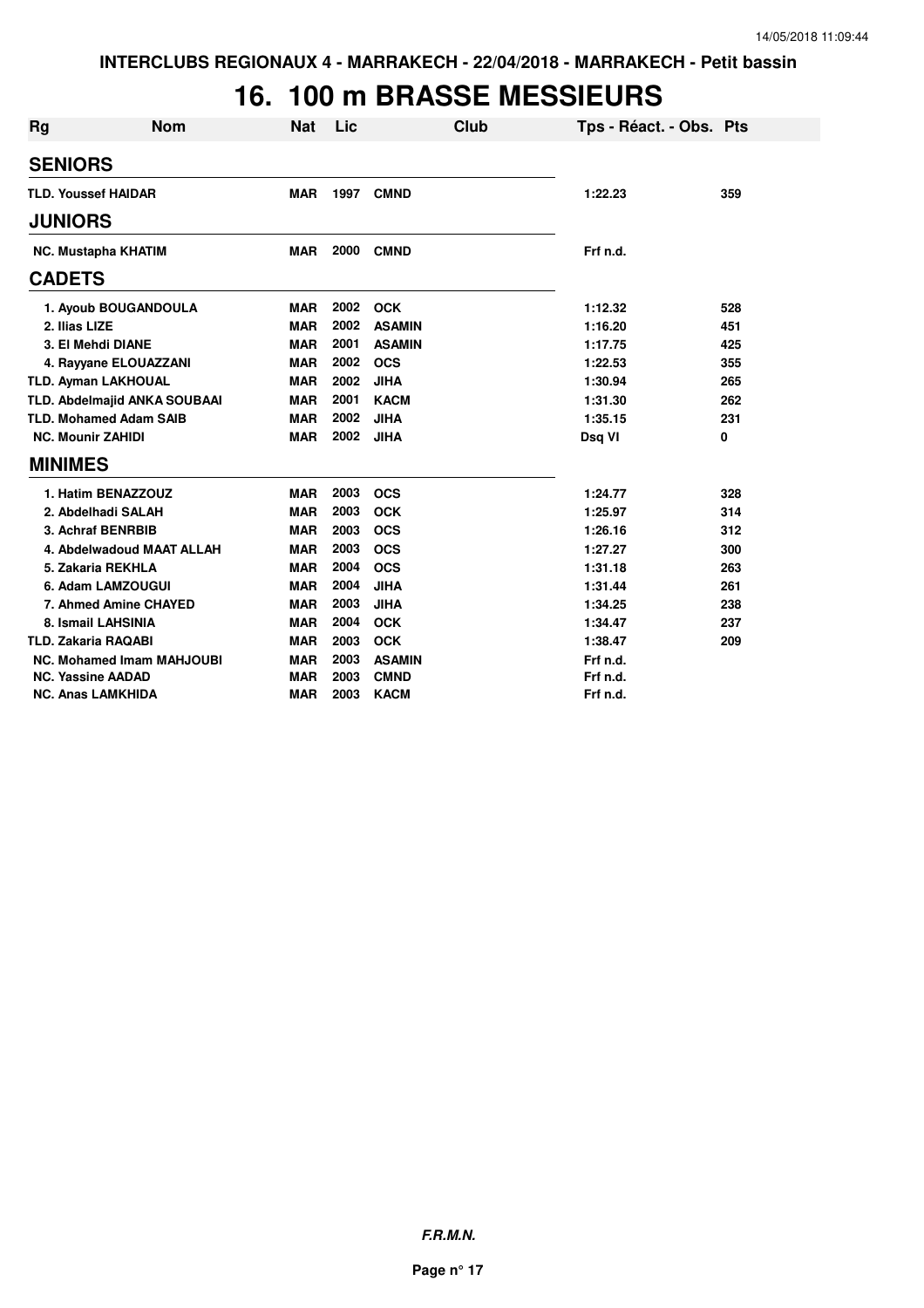# **17. 50 m PAPILLON MESSIEURS**

| <b>Rg</b> | <b>Nom</b>                        | <b>Nat</b> | Lic  | Club          | Tps - Réact. - Obs. Pts |     |
|-----------|-----------------------------------|------------|------|---------------|-------------------------|-----|
|           | <b>SENIORS</b>                    |            |      |               |                         |     |
|           | 1. Mohamed CHEQBOUB               | <b>MAR</b> | 1992 | <b>KACM</b>   | 29.00                   | 462 |
|           | 2. EL YAZID AIT BENCHIBA          | <b>MAR</b> | 1994 | <b>JIHA</b>   | 30.55                   | 395 |
|           | 3. Yassine BENBARKA               | <b>MAR</b> | 1996 | <b>CMND</b>   | 30.61                   | 393 |
|           | <b>TLD. Ali HAFID</b>             | <b>MAR</b> | 1998 | <b>JIHA</b>   | 32.88                   | 317 |
|           | <b>JUNIORS</b>                    |            |      |               |                         |     |
|           | <b>TLD. Mustafa AITBELLA</b>      | <b>MAR</b> | 2000 | <b>OCS</b>    | 35.16                   | 259 |
|           | <b>TLD. Anas LAKNANBI</b>         | <b>MAR</b> | 2000 | <b>JIHA</b>   | 36.25                   | 236 |
|           | <b>NC. Hamza ALAOUI MORTAJI</b>   | <b>MAR</b> | 2000 | <b>ASNS</b>   | Dsq FD                  | 0   |
|           | <b>NC. Khalid BOU LAADAM</b>      | <b>MAR</b> | 1999 | <b>JIHA</b>   | Dsq VI                  | 0   |
|           | <b>CADETS</b>                     |            |      |               |                         |     |
|           | 1. Mehdi QAISSOUNI                | <b>MAR</b> | 2001 | <b>OCS</b>    | 28.92                   | 466 |
|           | 2. Ouissam NAJIH                  | <b>MAR</b> | 2002 | <b>KACM</b>   | 29.06                   | 460 |
|           | 3. Lounes MOUHOUBI                | <b>MAR</b> | 2002 | <b>ASAMIN</b> | 30.25                   | 407 |
|           | 3. Ismail ES SAMLALI              | <b>MAR</b> | 2002 | <b>OCK</b>    | 30.25                   | 407 |
|           | 5. Othmane BENLACHHAB             | <b>MAR</b> | 2001 | <b>ASAMIN</b> | 30.53                   | 396 |
|           | 6. Rayyane ELOUAZZANI             | <b>MAR</b> | 2002 | <b>OCS</b>    | 30.59                   | 394 |
|           | 7. Ilias LIZE                     | <b>MAR</b> | 2002 | <b>ASAMIN</b> | 31.12                   | 374 |
|           | 8. Omar EL HAMDANI                | <b>MAR</b> | 2001 | <b>JIHA</b>   | 31.69                   | 354 |
|           | 9. Saad ABDOUH                    | <b>MAR</b> | 2002 | <b>JIHA</b>   | 35.02                   | 262 |
|           | <b>TLD. Ayman LAKHOUAL</b>        | MAR        | 2002 | <b>JIHA</b>   | 40.38                   | 171 |
|           | <b>NC. Yassine CHERGUI MOUANE</b> | <b>MAR</b> | 2001 | <b>OCS</b>    | Frf n.d.                |     |
|           | <b>NC. Ahmed DAHLANE</b>          | <b>MAR</b> | 2001 | <b>JIHA</b>   | Frf n.d.                |     |
|           | <b>NC. Anas EL FALI</b>           | <b>MAR</b> | 2002 | <b>JIHA</b>   | Frf n.d.                |     |
|           | <b>NC. Nassim MITA</b>            | <b>MAR</b> | 2002 | <b>OCS</b>    | Dsq FD                  | 0   |
|           | <b>MINIMES</b>                    |            |      |               |                         |     |
|           | 1. Youssef KARADA                 | <b>MAR</b> | 2003 | <b>ASAMIN</b> | 29.71                   | 430 |
|           | 2. Ayoub RABOUN                   | <b>MAR</b> | 2003 | <b>CMND</b>   | 32.36                   | 333 |
|           | 3. Riyad Abdelbasset ELBANNAY     | <b>MAR</b> | 2003 | <b>OCK</b>    | 32.89                   | 317 |
|           | 4. Ahmed Amine CHAYED             | <b>MAR</b> | 2003 | <b>JIHA</b>   | 34.82                   | 267 |
|           | 5. Amjad SAISSI                   | <b>MAR</b> | 2003 | <b>OCS</b>    | 35.01                   | 263 |
|           | 6. Achraf BENRBIB                 | <b>MAR</b> | 2003 | <b>OCS</b>    | 36.09                   | 240 |
|           | 7. Adam LAMZOUGUI                 | MAR        | 2004 | <b>JIHA</b>   | 36.34                   | 235 |
|           | 8. Zakaria REKHLA                 | <b>MAR</b> | 2004 | <b>OCS</b>    | 36.45                   | 233 |
|           | 9. Ismail NAIT BRAHIM             | <b>MAR</b> | 2004 | <b>OCS</b>    | 36.80                   | 226 |
|           | 10. Mehdi LAHLOUMI                | <b>MAR</b> | 2004 | <b>CMND</b>   | 38.38                   | 199 |
|           | 11. Mohamed Reda ELMARNI          | MAR        | 2004 | <b>OCS</b>    | 39.22                   | 187 |
|           | <b>TLD. Yassine ZOUBIR</b>        | MAR        | 2004 | <b>OCK</b>    | 41.46                   | 158 |
|           | <b>TLD. Anass SAFOINE</b>         | MAR        | 2004 | <b>OCK</b>    | 41.49                   | 158 |
|           | <b>NC. Anas QOUANANE</b>          | MAR        | 2003 | <b>JIHA</b>   | Frf n.d.                |     |
|           | <b>NC. Anas ELBOUKHARI</b>        | <b>MAR</b> | 2003 | <b>JIHA</b>   | Frf n.d.                |     |
|           | <b>NC. Samy ENOUASSIH</b>         | <b>MAR</b> | 2003 | <b>JIHA</b>   | Frf n.d.                |     |
|           | <b>NC. Bader CHAHID</b>           | <b>MAR</b> | 2004 | <b>JIHA</b>   | Frf n.d.                |     |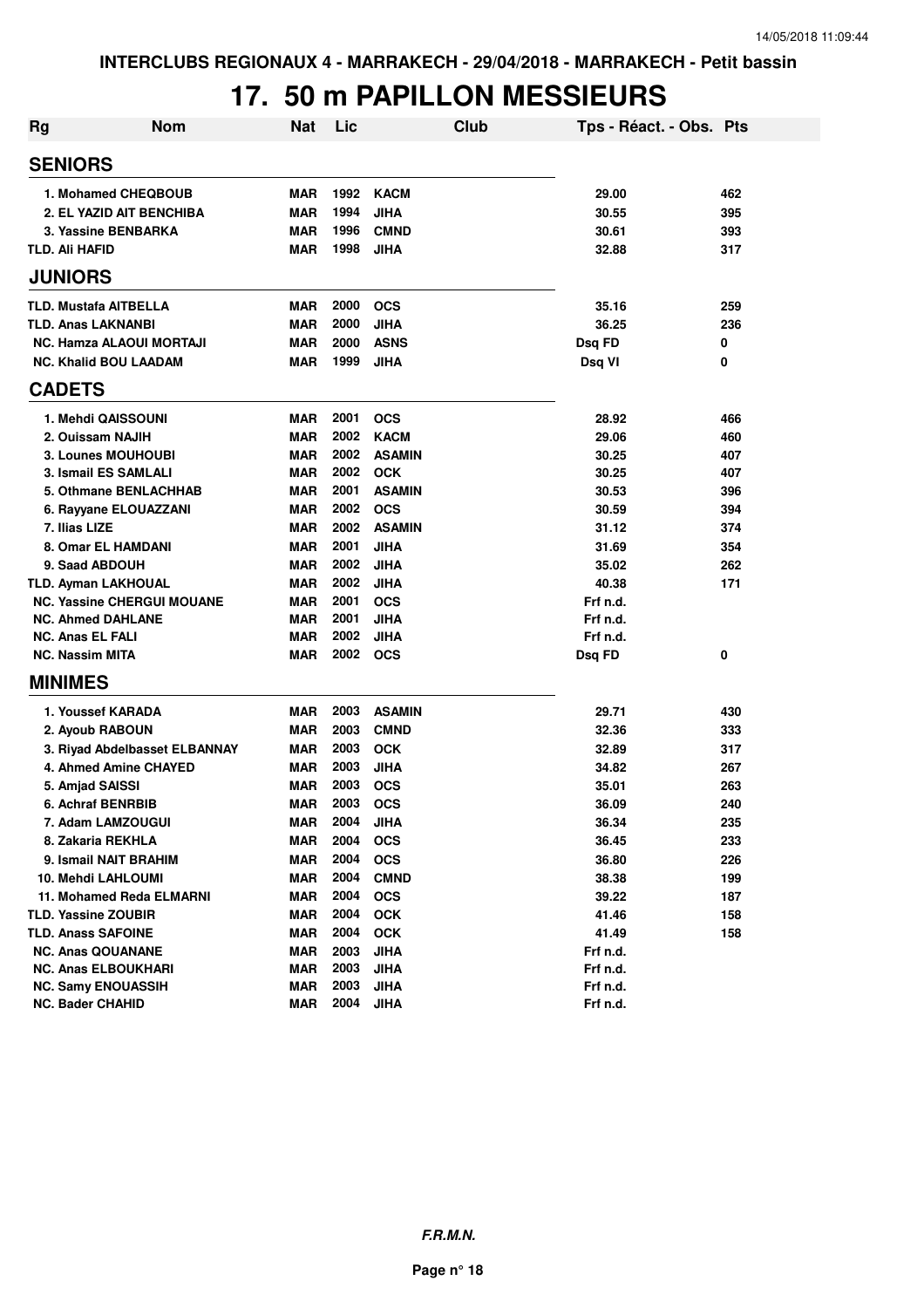#### **18. 50 m PAPILLON DAMES**

| Rg                      | <b>Nom</b>                 | Nat        | <b>Lic</b> | Club        | Tps - Réact. - Obs. Pts |     |
|-------------------------|----------------------------|------------|------------|-------------|-------------------------|-----|
| <b>JUNIORS</b>          |                            |            |            |             |                         |     |
| 1. Hiba RMILI           |                            | <b>MAR</b> | 2000       | <b>OCK</b>  | 30.73                   | 502 |
| 2. Fadwa FIDADI         |                            | <b>MAR</b> | 1999       | <b>KACM</b> | 31.10                   | 484 |
| <b>CADETS</b>           |                            |            |            |             |                         |     |
|                         | 1. Salma BOUHMALA          | <b>MAR</b> | 2002       | <b>JIHA</b> | 38.26                   | 260 |
|                         | <b>NC. Asmaa EDDOUNE</b>   | <b>MAR</b> | 2001       | <b>JIHA</b> | Frf n.d.                |     |
| <b>MINIMES</b>          |                            |            |            |             |                         |     |
| 1. Sara ZEKRITI         |                            | <b>MAR</b> | 2004       | <b>JIHA</b> | 35.70                   | 320 |
|                         | 2. Aalia BOUOUFOUSSE       | <b>MAR</b> | 2004       | <b>JIHA</b> | 36.60                   | 297 |
| 3. Sarah ZOUBIR         |                            | MAR        | 2004       | <b>OCK</b>  | 39.13                   | 243 |
|                         | <b>4. Salma EL MACHFOU</b> | <b>MAR</b> | 2003       | <b>JIHA</b> | 40.41                   | 221 |
|                         | 5. Widad MORCHID           | <b>MAR</b> | 2004       | <b>OCK</b>  | 41.31                   | 206 |
|                         | <b>TLD. Hassnaa MHAICH</b> | <b>MAR</b> | 2004       | <b>OCS</b>  | 45.23                   | 157 |
| <b>NC. Douaa JALAL</b>  |                            | <b>MAR</b> | 2004       | <b>OCS</b>  | Frf n.d.                |     |
|                         | NC. Sophia Aisha BAHRI     | <b>MAR</b> | 2004       | <b>JIHA</b> | Frf n.d.                |     |
| <b>NC. Wiaam CHAFIQ</b> |                            | MAR        | 2004       | <b>OCS</b>  | Dsq FD                  | 0   |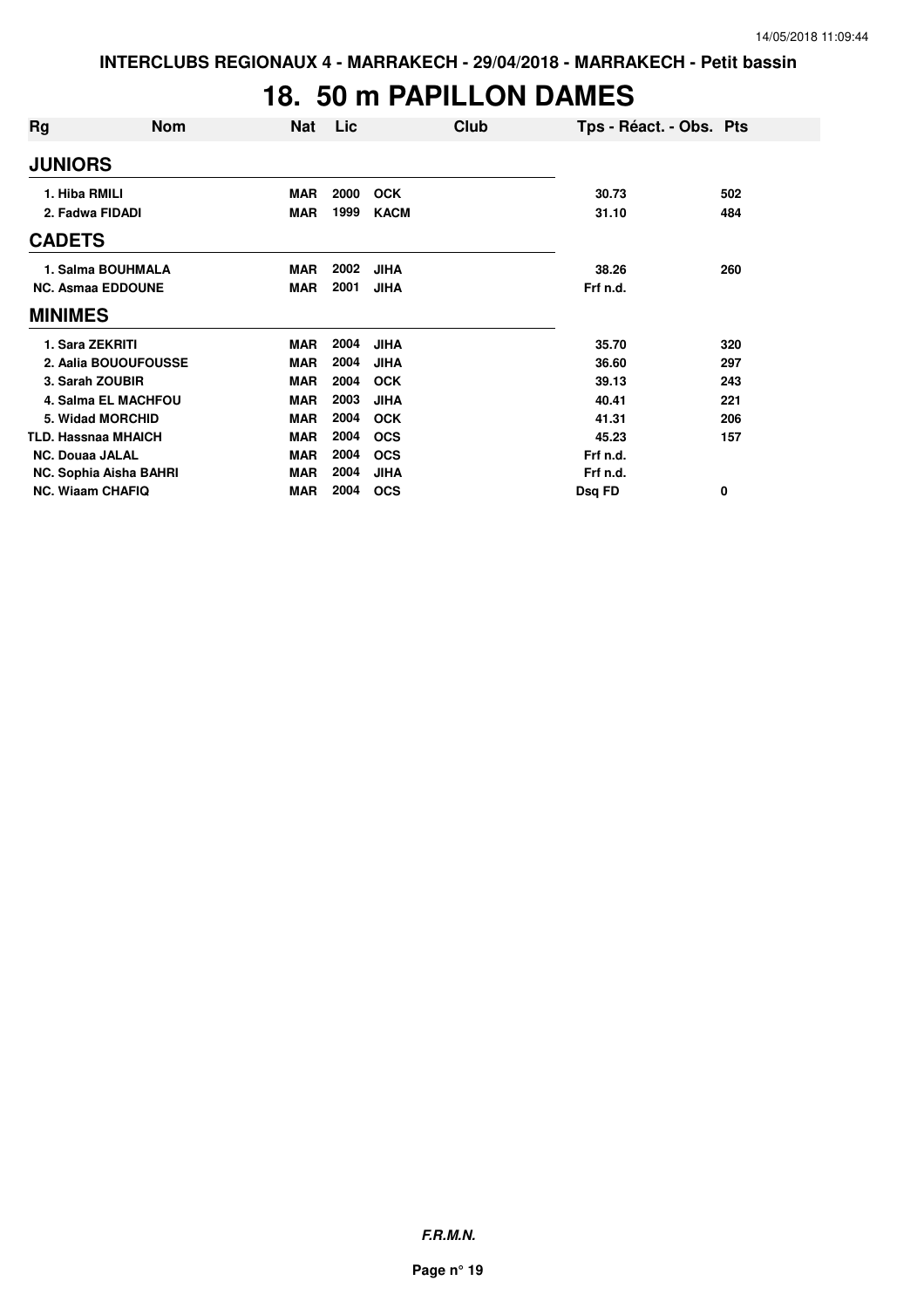# **19. 400 m 4 NAGES MESSIEURS**

| Rq                         | <b>Nom</b>                       | Nat        | Lic. |             | Club | Tps - Réact. - Obs. Pts |     |
|----------------------------|----------------------------------|------------|------|-------------|------|-------------------------|-----|
| <b>JUNIORS</b>             |                                  |            |      |             |      |                         |     |
|                            | <b>NC. Youssef ELMOUTAOUAKIL</b> | <b>MAR</b> | 1999 | <b>CMND</b> |      | Frf n.d.                |     |
| <b>CADETS</b>              |                                  |            |      |             |      |                         |     |
| 1. Yahya MOUHIB            |                                  | <b>MAR</b> | 2002 | <b>OCK</b>  |      | 5:37.98                 | 375 |
|                            | <b>NC. Yassir MOUZZOUN</b>       | <b>MAR</b> | 2001 | <b>CMND</b> |      | Frf n.d.                |     |
| <b>NC. Adam FDAILI</b>     |                                  | <b>MAR</b> | 2002 | <b>CMND</b> |      | Frf n.d.                |     |
|                            | <b>NC. Mohamed Amine TOUZI</b>   | <b>MAR</b> | 2002 | <b>CMND</b> |      | Disqual.                | 0   |
| <b>MINIMES</b>             |                                  |            |      |             |      |                         |     |
| 1. Ayoub RABOUN            |                                  | MAR        | 2003 | <b>CMND</b> |      | 6:09.44                 | 287 |
|                            | <b>TLD. Ibrahim EL MAOUKOR</b>   | <b>MAR</b> | 2004 | <b>CMND</b> |      | 6:33.84                 | 237 |
|                            | <b>TLD. Walid ERROUKHOU</b>      | <b>MAR</b> | 2003 | <b>CMND</b> |      | 6:56.21                 | 201 |
|                            | <b>TLD. Mohamed GOUMGHAR</b>     | <b>MAR</b> | 2003 | <b>CMND</b> |      | 7:29.26                 | 159 |
| <b>TLD. Mehdi LAHLOUMI</b> |                                  | <b>MAR</b> | 2004 | <b>CMND</b> |      | 7:30.70                 | 158 |
| <b>NC. Yassine AADAD</b>   |                                  | <b>MAR</b> | 2003 | <b>CMND</b> |      | Frf n.d.                |     |
|                            | <b>NC. Mohamed BOUCHIKHA</b>     | <b>MAR</b> | 2003 | <b>CMND</b> |      | Frf n.d.                |     |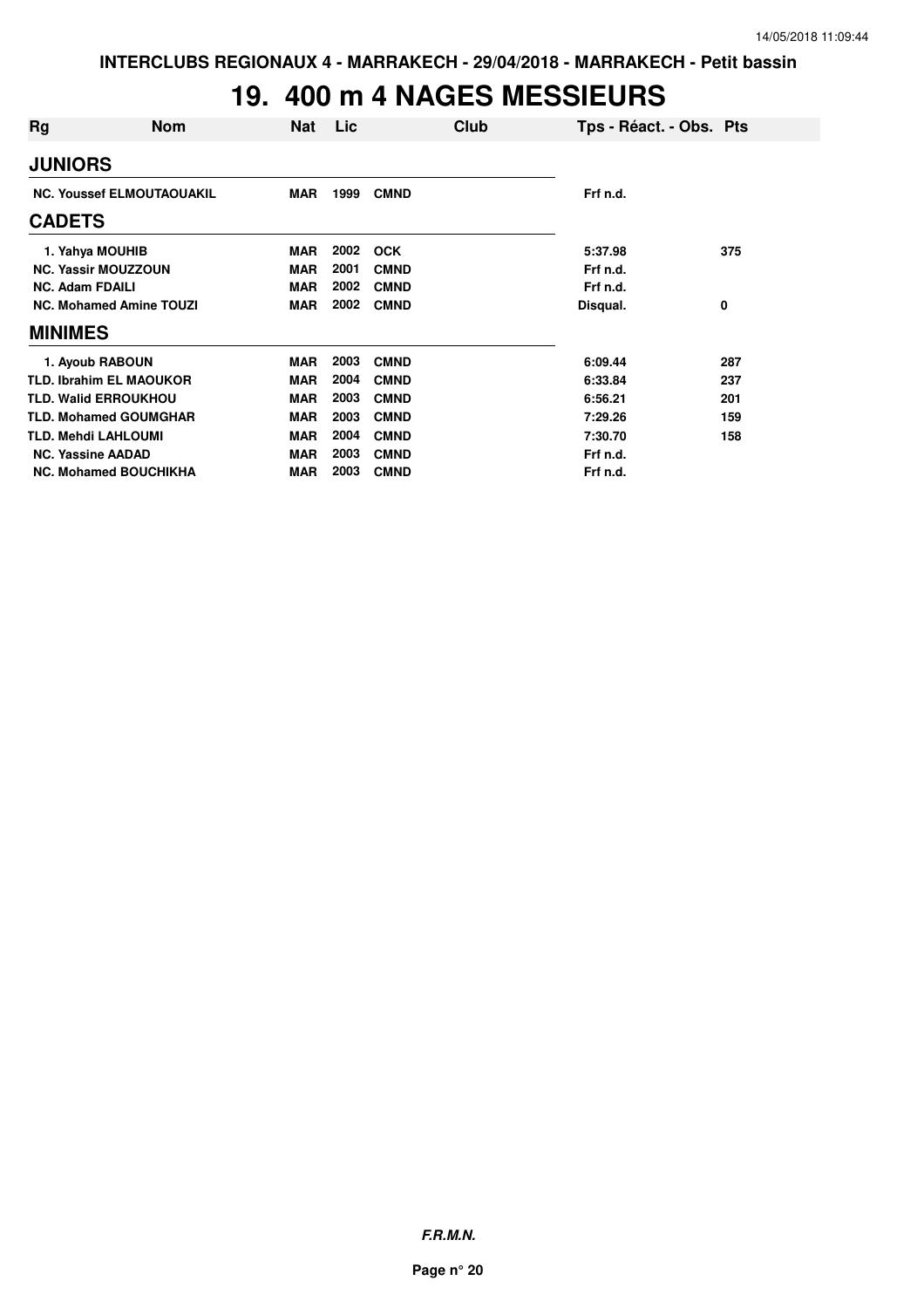# **20. 400 m 4 NAGES DAMES**

| Rg                     | <b>Nom</b> | Nat        | Lic  |             | Club | Tps - Réact. - Obs. Pts |  |
|------------------------|------------|------------|------|-------------|------|-------------------------|--|
| <b>CADETS</b>          |            |            |      |             |      |                         |  |
| <b>NC. Rim LAABIED</b> |            | <b>MAR</b> | 2001 | <b>CMND</b> |      | Frf n.d.                |  |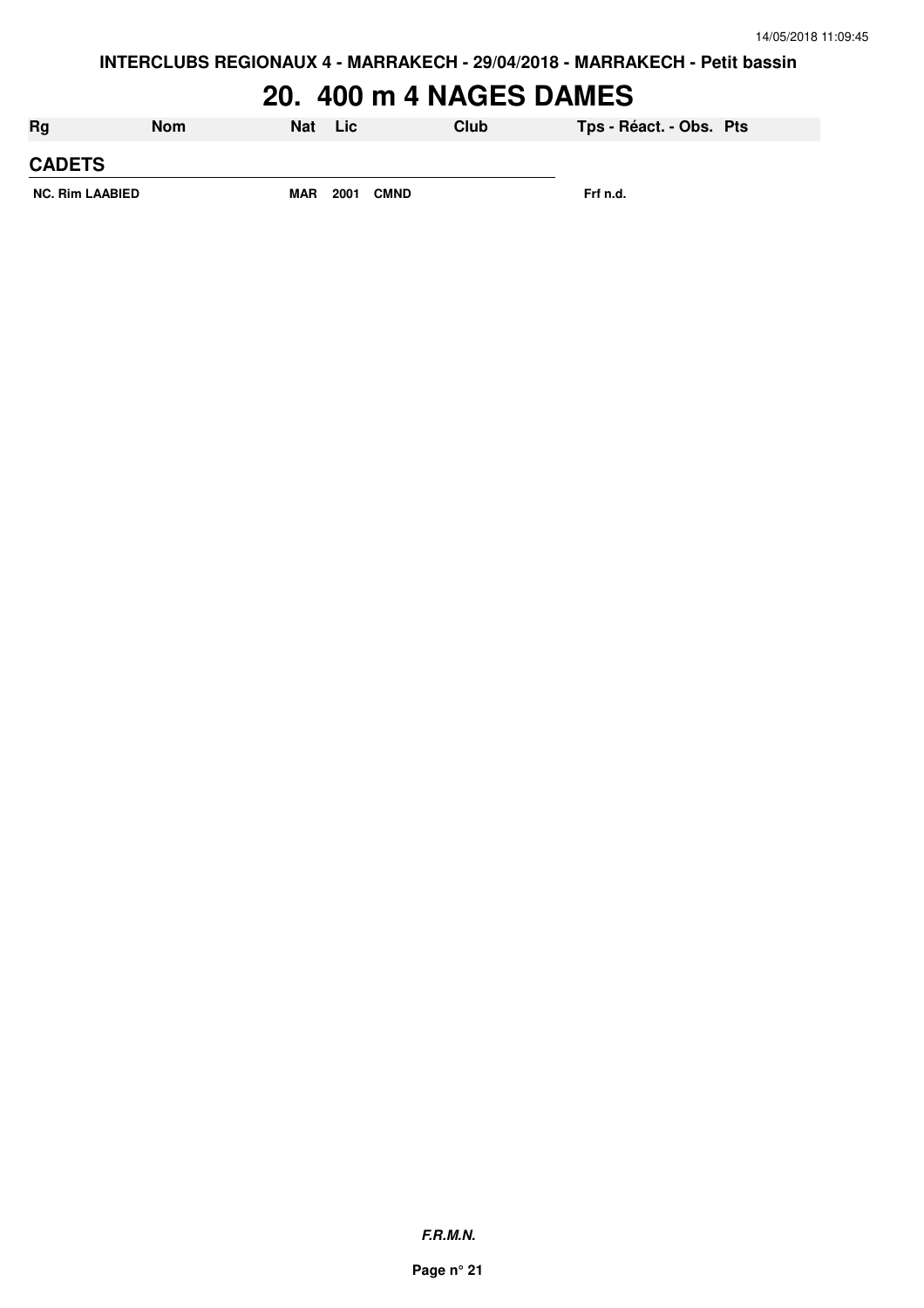#### **21. 50 m BRASSE MESSIEURS**

| <b>Rg</b>                      | <b>Nom</b>                     | <b>Nat</b> | Lic  |               | <b>Club</b> | Tps - Réact. - Obs. Pts |     |
|--------------------------------|--------------------------------|------------|------|---------------|-------------|-------------------------|-----|
| <b>SENIORS</b>                 |                                |            |      |               |             |                         |     |
| 1. Achraf LAKHDAR              |                                | <b>MAR</b> | 1998 | <b>KACM</b>   |             | 36.16                   | 401 |
| 2. Youssef HAIDAR              |                                | <b>MAR</b> | 1997 | <b>CMND</b>   |             | 36.77                   | 381 |
| <b>TLD. Zakaria AHL MBAREK</b> |                                | <b>MAR</b> | 1997 | <b>CBN</b>    |             | 37.34                   | 364 |
| TLD. EI Mehdi EL MAAMOURI      |                                | MAR        | 1997 | <b>KACM</b>   |             | 41.13                   | 272 |
| <b>JUNIORS</b>                 |                                |            |      |               |             |                         |     |
| <b>TLD. Mustafa AITBELLA</b>   |                                | <b>MAR</b> | 2000 | <b>OCS</b>    |             | 40.84                   | 278 |
| <b>CADETS</b>                  |                                |            |      |               |             |                         |     |
| 1. Mehdi QAISSOUNI             |                                | <b>MAR</b> | 2001 | <b>OCS</b>    |             | 33.00                   | 528 |
| 2. Ayoub BOUGANDOULA           |                                | <b>MAR</b> | 2002 | <b>OCK</b>    |             | 33.52                   | 503 |
| 3. Mohammed COURDI             |                                | MAR        | 2001 | <b>OCS</b>    |             | 33.65                   | 498 |
| 4. Ilias LIZE                  |                                | <b>MAR</b> | 2002 | <b>ASAMIN</b> |             | 34.22                   | 473 |
| 5. El Mehdi DIANE              |                                | <b>MAR</b> | 2001 | <b>ASAMIN</b> |             | 34.70                   | 454 |
| 6. Omar EL HAMDANI             |                                | MAR        | 2001 | <b>JIHA</b>   |             | 36.86                   | 378 |
| 7. Ilyasse ALIOUI              |                                | <b>MAR</b> | 2002 | <b>OCS</b>    |             | 36.95                   | 376 |
|                                | 8. Mohamed Reda ENNAZIHI       | MAR        | 2002 | <b>OCS</b>    |             | 39.09                   | 317 |
| 9. Ayman LAKHOUAL              |                                | MAR        | 2002 | <b>JIHA</b>   |             | 39.95                   | 297 |
|                                | 10. Abdelmajid ANKA SOUBAAI    | MAR        | 2001 | <b>KACM</b>   |             | 40.44                   | 286 |
| 11. Mohamed Adam SAIB          |                                | <b>MAR</b> | 2002 | <b>JIHA</b>   |             | 41.06                   | 274 |
| <b>TLD. Amine CHIHAZ</b>       |                                | <b>MAR</b> | 2001 | <b>CBN</b>    |             | 42.70                   | 243 |
| <b>TLD. Elmehdi BELQARCH</b>   |                                | <b>MAR</b> | 2002 | <b>CBN</b>    |             | 46.41                   | 189 |
| <b>NC. Mounir ZAHIDI</b>       |                                | <b>MAR</b> | 2002 | <b>JIHA</b>   |             | Frf n.d.                |     |
| <b>NC. Anas EL FALI</b>        |                                | MAR        | 2002 | <b>JIHA</b>   |             | Frf n.d.                |     |
| <b>MINIMES</b>                 |                                |            |      |               |             |                         |     |
|                                | 1. Mohamed Imam MAHJOUBI       | <b>MAR</b> | 2003 | <b>ASAMIN</b> |             | 36.71                   | 383 |
|                                | 2. Ahmed Amine OUNACEUR        | <b>MAR</b> | 2004 | <b>CMND</b>   |             | 38.27                   | 338 |
| 3. Hatim BENAZZOUZ             |                                | <b>MAR</b> | 2003 | <b>OCS</b>    |             | 38.40                   | 335 |
| 4. Achraf BENRBIB              |                                | <b>MAR</b> | 2003 | <b>OCS</b>    |             | 38.75                   | 326 |
| 5. Anas LAMKHIDA               |                                | <b>MAR</b> | 2003 | <b>KACM</b>   |             | 40.44                   | 286 |
| 6. Abdelhadi SALAH             |                                | <b>MAR</b> | 2003 | <b>OCK</b>    |             | 40.70                   | 281 |
| 7. Anas ELBOUKHARI             |                                | <b>MAR</b> | 2003 | <b>JIHA</b>   |             | 40.92                   | 276 |
| 8. Adam LAMZOUGUI              |                                | <b>MAR</b> | 2004 | <b>JIHA</b>   |             | 40.94                   | 276 |
| 9. Youssef KHAOURI MAHIR       |                                | MAR        | 2003 | <b>CBN</b>    |             | 40.95                   | 276 |
|                                | 10. Abdelwadoud MAAT ALLAH     | <b>MAR</b> | 2003 | <b>OCS</b>    |             | 41.31                   | 269 |
| 11. Ayman Mahmoud OUAHI        |                                | MAR        | 2004 | <b>ASNS</b>   |             | 41.95                   | 257 |
| 12. Ahmed Amine CHAYED         |                                | <b>MAR</b> | 2003 | <b>JIHA</b>   |             | 42.59                   | 245 |
| <b>13. Ismail LAHSINIA</b>     |                                | <b>MAR</b> | 2004 | <b>OCK</b>    |             | 44.61                   | 213 |
| <b>TLD. Youssef HASSANINE</b>  |                                | <b>MAR</b> | 2003 | <b>OCS</b>    |             | 46.24                   | 191 |
| <b>NC. Yassine AADAD</b>       |                                | <b>MAR</b> | 2003 | <b>CMND</b>   |             | Frf n.d.                |     |
| <b>NC. Badr Eddine ARGUIEL</b> |                                | <b>MAR</b> | 2003 | <b>OCS</b>    |             | Frf n.d.                |     |
| <b>NC. Anas QOUANANE</b>       |                                | <b>MAR</b> | 2003 | <b>JIHA</b>   |             | Frf n.d.                |     |
| <b>NC. Samy ENOUASSIH</b>      |                                | MAR        | 2003 | <b>JIHA</b>   |             | Frf n.d.                |     |
| NC. Bader CHAHID               |                                | <b>MAR</b> | 2004 | <b>JIHA</b>   |             | Frf n.d.                |     |
| NC. Yasser AL BAKRACHI         |                                | MAR        | 2004 | <b>CKM</b>    |             | Dsq FD                  | 0   |
| NC. Zakaria REKHLA             |                                | <b>MAR</b> | 2004 | <b>OCS</b>    |             | Dsq FD                  | 0   |
| NC. Zakaria RAQABI             |                                | <b>MAR</b> | 2003 | <b>OCK</b>    |             | Dsq VI                  | 0   |
| <b>NC. Ismail NAIT BRAHIM</b>  |                                | <b>MAR</b> | 2004 | <b>OCS</b>    |             | Dsq VI                  | 0   |
|                                | NC. Riyad Abdelbasset ELBANNAY | <b>MAR</b> | 2003 | <b>OCK</b>    |             | Dsq NI                  | 0   |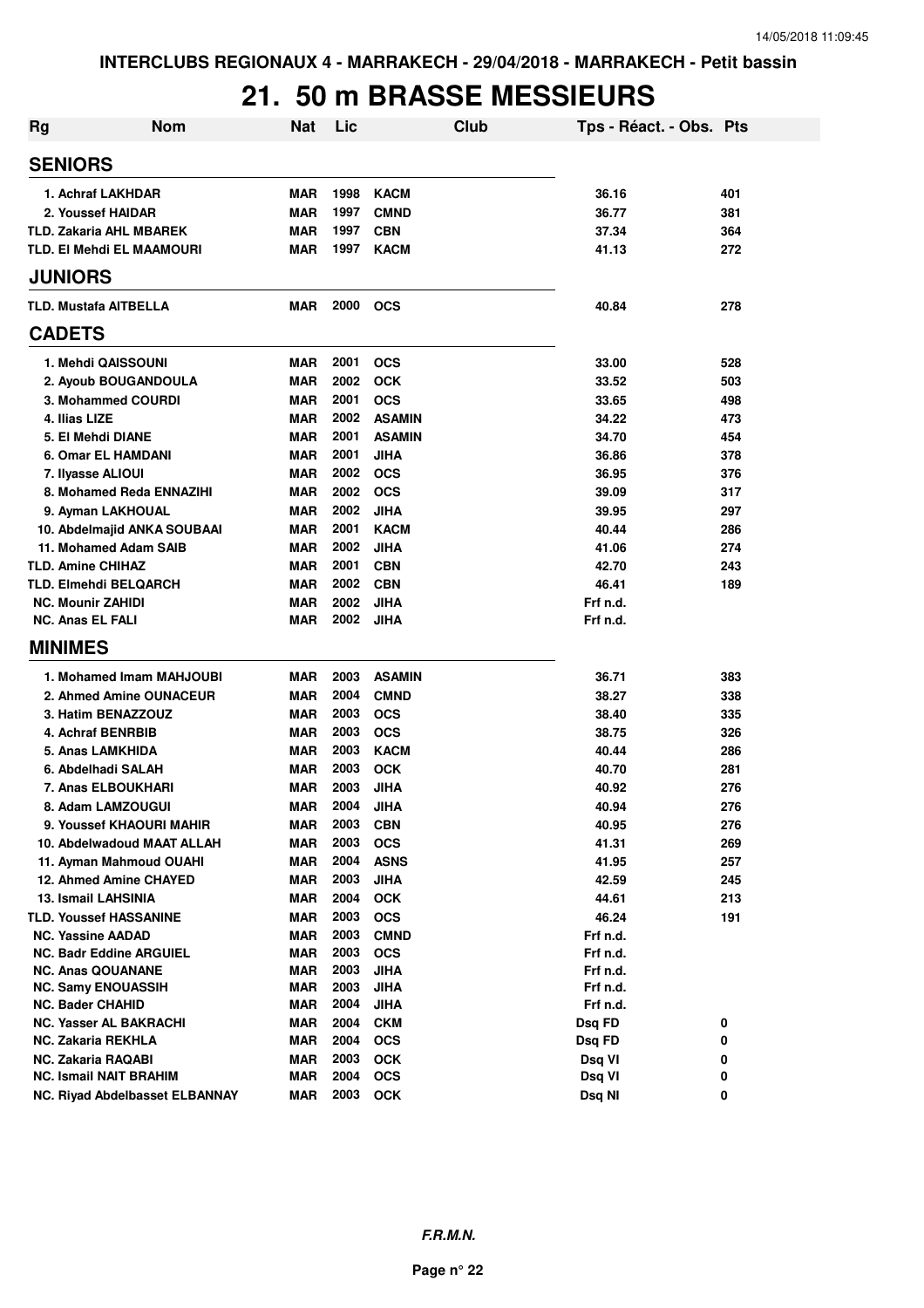# **22. 50 m BRASSE DAMES**

| <b>Rg</b>              | <b>Nom</b>                     | <b>Nat</b> | Lic  | <b>Club</b> | Tps - Réact. - Obs. Pts |     |
|------------------------|--------------------------------|------------|------|-------------|-------------------------|-----|
| <b>SENIORS</b>         |                                |            |      |             |                         |     |
|                        | <b>TLD. Wiam MAGDER</b>        | <b>MAR</b> | 1997 | <b>CKM</b>  | 48.70                   | 230 |
|                        | <b>TLD. Ibtissam OUELDRAMI</b> | <b>MAR</b> | 1998 | <b>CKM</b>  | 49.69                   | 216 |
| <b>JUNIORS</b>         |                                |            |      |             |                         |     |
|                        | 1. Mariam LAMGHARI             | <b>MAR</b> | 2000 | <b>OCK</b>  | 40.21                   | 408 |
|                        | <b>TLD. Zineb DRIOUACHE</b>    | <b>MAR</b> | 2000 | <b>CMND</b> | 52.44                   | 184 |
| <b>NC. Wissal NAFR</b> |                                | <b>MAR</b> | 2000 | <b>OCK</b>  | Frf n.d.                |     |
| <b>CADETS</b>          |                                |            |      |             |                         |     |
|                        | 1. Maria AIT BOUSERHANE        | <b>MAR</b> | 2001 | <b>JIHA</b> | 42.63                   | 343 |
|                        | <b>TLD. Hibat Allah DOUADA</b> | <b>MAR</b> | 2002 | <b>KACM</b> | 50.37                   | 207 |
|                        | <b>TLD. Amina DRIOUACHE</b>    | <b>MAR</b> | 2002 | <b>CMND</b> | 53.50                   | 173 |
|                        | <b>NC. Asmaa EDDOUNE</b>       | <b>MAR</b> | 2001 | <b>JIHA</b> | Frf n.d.                |     |
| <b>MINIMES</b>         |                                |            |      |             |                         |     |
|                        | 1. Sara ZEKRITI                | <b>MAR</b> | 2004 | <b>JIHA</b> | 41.31                   | 377 |
|                        | 2. Aalia BOUOUFOUSSE           | <b>MAR</b> | 2004 | <b>JIHA</b> | 43.14                   | 331 |
|                        | 3. Malak RAKIK                 | <b>MAR</b> | 2004 | <b>JIHA</b> | 44.57                   | 300 |
|                        | 4. Oumniyya TOURBI             | <b>MAR</b> | 2003 | <b>CMND</b> | 45.15                   | 288 |
|                        | 5. Sarah ED DRIEF              | <b>MAR</b> | 2004 | <b>KACM</b> | 45.94                   | 274 |
|                        | 6. Salma EL MACHFOU            | <b>MAR</b> | 2003 | <b>JIHA</b> | 45.97                   | 273 |
|                        | 7. Hala MALLOULI               | <b>MAR</b> | 2003 | <b>OCK</b>  | 46.18                   | 269 |
|                        | 8. Wiam LHASSAR                | <b>MAR</b> | 2004 | <b>OCS</b>  | 47.56                   | 247 |
|                        | <b>TLD. Hassnaa MHAICH</b>     | <b>MAR</b> | 2004 | <b>OCS</b>  | 49.39                   | 220 |
|                        | <b>NC. Salma EDDOUNE</b>       | <b>MAR</b> | 2004 | <b>JIHA</b> | Frf n.d.                |     |
|                        | <b>NC. Douaa ES SAMAKI</b>     | <b>MAR</b> | 2004 | <b>OCK</b>  | Dsq FD                  | 0   |
|                        | <b>NC. Yasmine BANADI</b>      | <b>MAR</b> | 2003 | <b>OCK</b>  | Dsq VI                  | 0   |
| <b>NC. Ghita DARIF</b> |                                | <b>MAR</b> | 2003 | <b>CMND</b> | Dsq NI                  | 0   |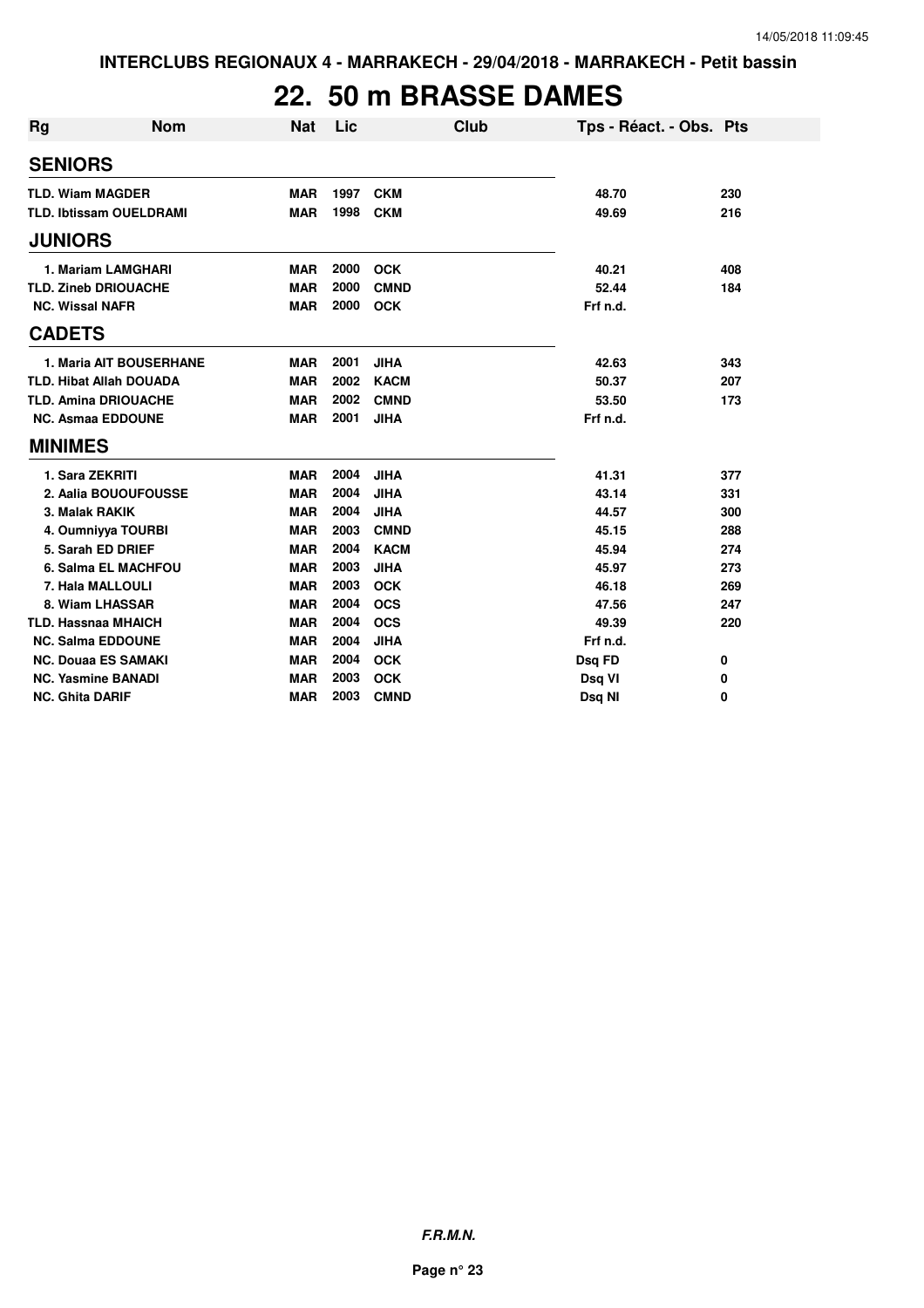### **23. 200 m NAGE LIBRE MESSIEURS**

| Rg             | <b>Nom</b>                        | Nat        | Lic  | Club          | Tps - Réact. - Obs. Pts |     |
|----------------|-----------------------------------|------------|------|---------------|-------------------------|-----|
|                | <b>SENIORS</b>                    |            |      |               |                         |     |
|                | 1. Achraf LAKHDAR                 | <b>MAR</b> | 1998 | <b>KACM</b>   | 2:23.23                 | 361 |
|                | 2. EL YAZID AIT BENCHIBA          | <b>MAR</b> | 1994 | <b>JIHA</b>   | 2:27.18                 | 332 |
|                | 3. Ali HAFID                      | <b>MAR</b> | 1998 | <b>JIHA</b>   | 2:29.05                 | 320 |
| <b>CADETS</b>  |                                   |            |      |               |                         |     |
|                | 1. Lounes MOUHOUBI                | <b>MAR</b> | 2002 | <b>ASAMIN</b> | 2:09.10                 | 493 |
|                | 2. Yahya MOUHIB                   | <b>MAR</b> | 2002 | <b>OCK</b>    | 2:10.78                 | 474 |
|                | 3. Monssif HAITAM                 | <b>MAR</b> | 2002 | <b>OCK</b>    | 2:18.63                 | 398 |
|                | <b>4. Younes BELKHDARE</b>        | <b>MAR</b> | 2002 | <b>ASAMIN</b> | 2:26.27                 | 339 |
|                | 5. Rayyane ELOUAZZANI             | <b>MAR</b> | 2002 | <b>OCS</b>    | 2:27.38                 | 331 |
|                | <b>TLD. Othmane AIT SALAH</b>     | <b>MAR</b> | 2002 | <b>JIHA</b>   | 2:40.94                 | 254 |
|                | <b>NC. Yassine CHERGUI MOUANE</b> | <b>MAR</b> | 2001 | <b>OCS</b>    | Frf n.d.                |     |
| <b>MINIMES</b> |                                   |            |      |               |                         |     |
|                | <b>1. Achraf HMAITTANE</b>        | <b>MAR</b> | 2003 | <b>ASAMIN</b> | 2:16.09                 | 421 |
|                | 2. Youssef TABIT                  | <b>MAR</b> | 2003 | <b>ASAMIN</b> | 2:29.34                 | 318 |
|                | 3. Hatim BENAZZOUZ                | <b>MAR</b> | 2003 | <b>OCS</b>    | 2:34.18                 | 289 |
|                | 4. Amine ZOUBIR                   | <b>MAR</b> | 2004 | <b>OCK</b>    | 2:40.84                 | 255 |
|                | <b>TLD. Zakaria RAQABI</b>        | <b>MAR</b> | 2003 | <b>OCK</b>    | 2:45.59                 | 233 |
|                | <b>TLD. Anass SAFOINE</b>         | <b>MAR</b> | 2004 | <b>OCK</b>    | 2:46.02                 | 231 |
|                | <b>TLD. Abdelhadi SALAH</b>       | <b>MAR</b> | 2003 | <b>OCK</b>    | 2:47.98                 | 223 |
|                | <b>TLD. Mohamed Reda ELMARNI</b>  | <b>MAR</b> | 2004 | <b>OCS</b>    | 2:50.39                 | 214 |
|                | <b>TLD. Yassine ZOUBIR</b>        | <b>MAR</b> | 2004 | <b>OCK</b>    | 2:51.84                 | 209 |
|                | <b>TLD. Taha Mohammed KHIYAT</b>  | <b>MAR</b> | 2004 | <b>ASNS</b>   | 2:54.53                 | 199 |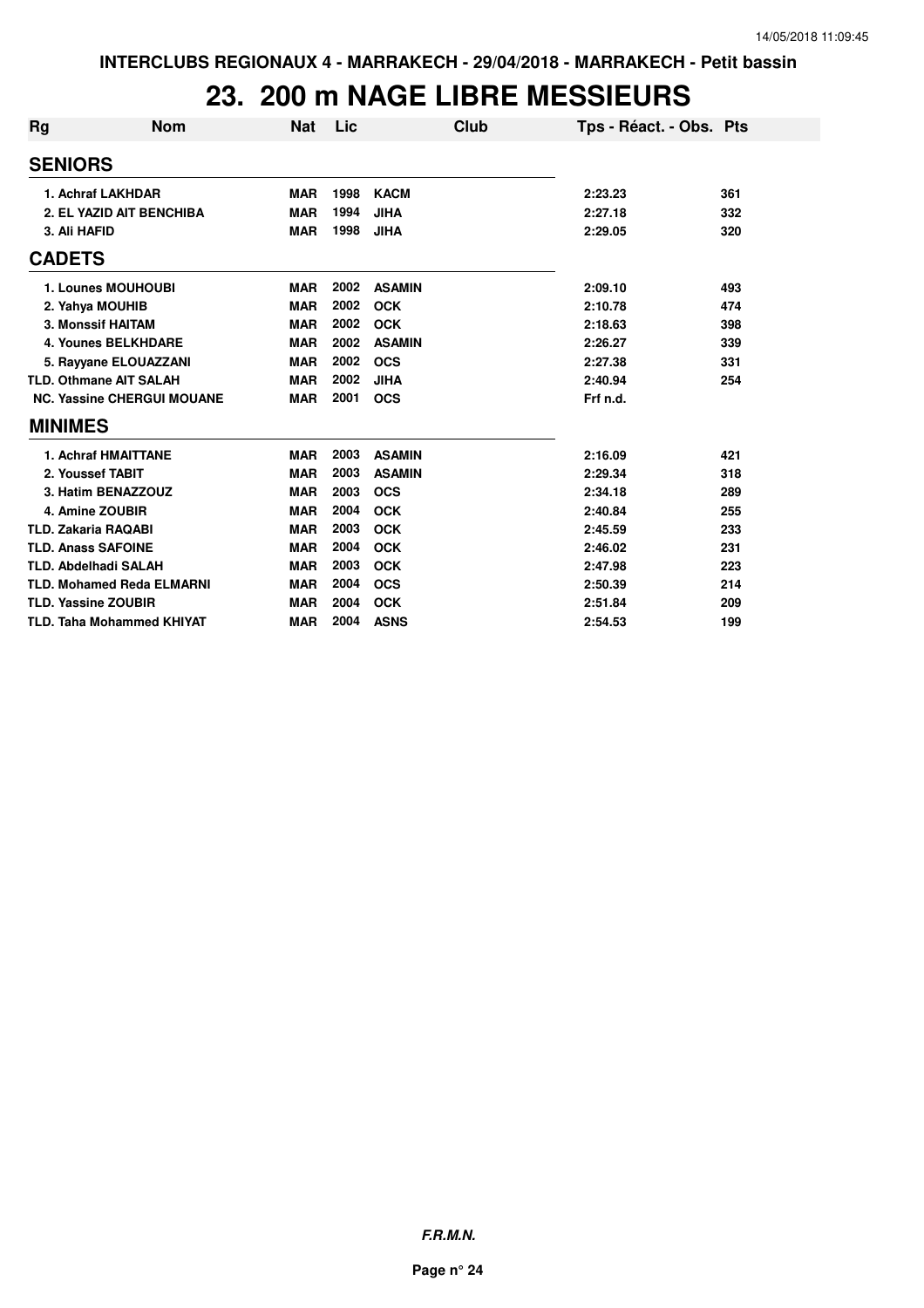#### **24. 200 m NAGE LIBRE DAMES**

| Rq                     | <b>Nom</b>                | <b>Nat</b> | Lic  | Club          | Tps - Réact. - Obs. Pts |     |
|------------------------|---------------------------|------------|------|---------------|-------------------------|-----|
| <b>JUNIORS</b>         |                           |            |      |               |                         |     |
|                        | 1. Fadwa FIDADI           | <b>MAR</b> | 1999 | <b>KACM</b>   | 2:16.48                 | 567 |
|                        | 2. Mariam LAMGHARI        | <b>MAR</b> | 2000 | <b>OCK</b>    | 2:26.08                 | 462 |
| 2. Hiba RMILI          |                           | <b>MAR</b> | 2000 | <b>OCK</b>    | 2:26.08                 | 462 |
| <b>NC. Wissal NAFR</b> |                           | <b>MAR</b> | 2000 | <b>OCK</b>    | Frf n.d.                |     |
| <b>CADETS</b>          |                           |            |      |               |                         |     |
|                        | 1. Kaoutar KHALED         | <b>MAR</b> | 2001 | <b>OCK</b>    | 2:32.08                 | 410 |
|                        | 2. Oumaima FADILE         | <b>MAR</b> | 2002 | <b>OCK</b>    | 2:33.84                 | 396 |
| <b>MINIMES</b>         |                           |            |      |               |                         |     |
|                        | 1. Nada EL AISSARI        | <b>MAR</b> | 2003 | <b>ASAMIN</b> | 2:35.58                 | 382 |
|                        | 2. Sarah ZOUBIR           | <b>MAR</b> | 2004 | <b>OCK</b>    | 2:36.31                 | 377 |
|                        | 3. Imane SIHAMI           | <b>MAR</b> | 2004 | <b>OCK</b>    | 2:43.85                 | 327 |
|                        | 4. Yasmine BANADI         | <b>MAR</b> | 2003 | <b>OCK</b>    | 2:46.94                 | 310 |
|                        | 5. Safaa KHRISS           | <b>MAR</b> | 2004 | <b>ASAMIN</b> | 2:46.95                 | 309 |
|                        | <b>TLD. Widad MORCHID</b> | <b>MAR</b> | 2004 | <b>OCK</b>    | 3:00.20                 | 246 |
|                        | <b>NC. Hiba AOUFOUCHI</b> | <b>MAR</b> | 2004 | <b>OCK</b>    | Frf n.d.                |     |
|                        | NC. Sophia Aisha BAHRI    | <b>MAR</b> | 2004 | <b>JIHA</b>   | Frf n.d.                |     |
|                        |                           |            |      |               |                         |     |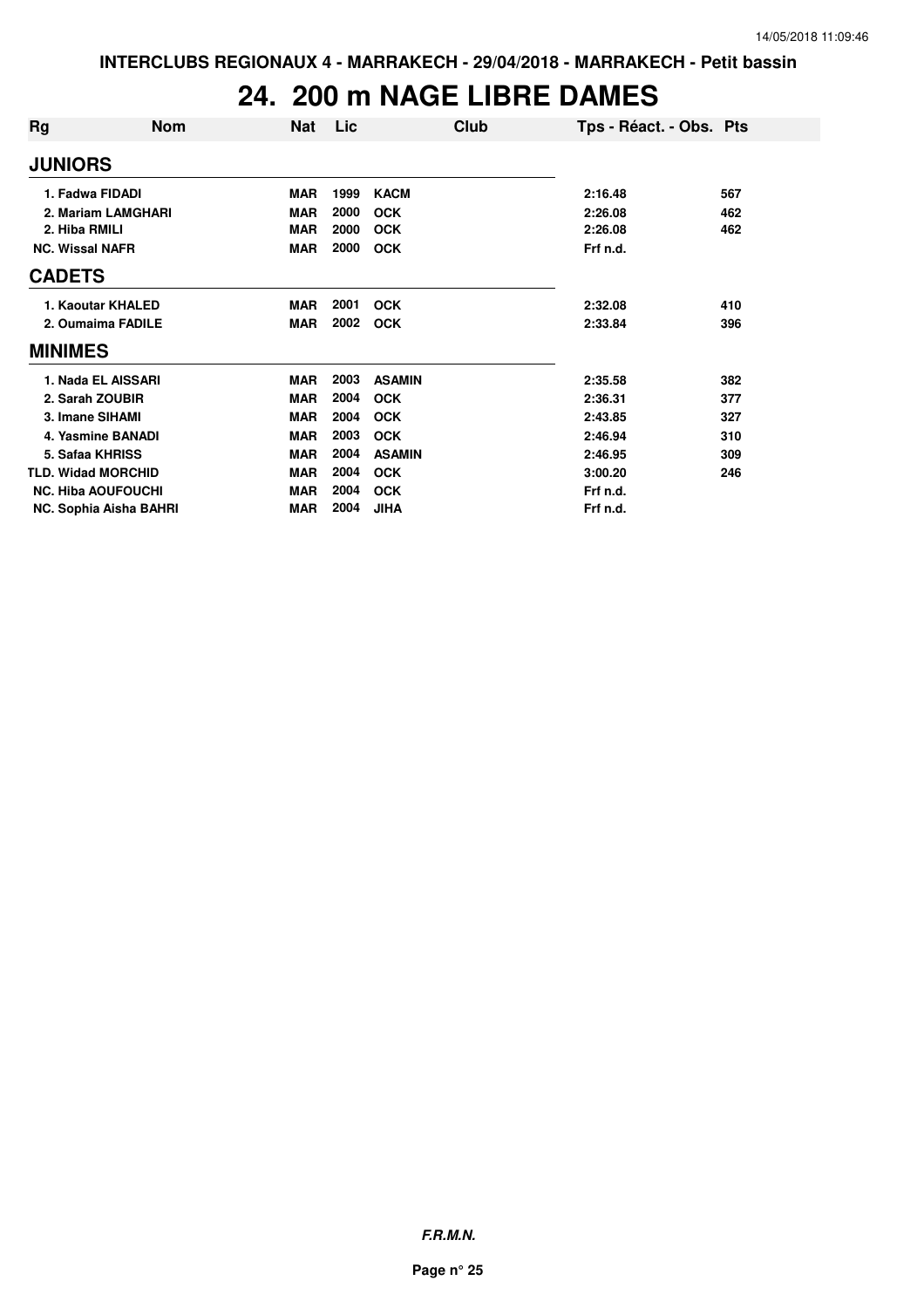# **25. 100 m NAGE LIBRE MESSIEURS**

| Rg | <b>Nom</b>                        | <b>Nat</b> | Lic  | Club          | Tps - Réact. - Obs. Pts |     |
|----|-----------------------------------|------------|------|---------------|-------------------------|-----|
|    | <b>SENIORS</b>                    |            |      |               |                         |     |
|    | 1. Mohamed CHEQBOUB               | <b>MAR</b> | 1992 | KACM          | 59.27                   | 495 |
|    | 2. Ali HAFID                      | <b>MAR</b> | 1998 | <b>JIHA</b>   | 1:05.73                 | 363 |
|    | <b>TLD. EI Mehdi EL MAAMOURI</b>  | <b>MAR</b> | 1997 | <b>KACM</b>   | 1:08.78                 | 317 |
|    | <b>TLD. Yassine BENBARKA</b>      | <b>MAR</b> | 1996 | <b>CMND</b>   | 1:09.09                 | 313 |
|    | <b>TLD. Youssef HAIDAR</b>        | <b>MAR</b> | 1997 | <b>CMND</b>   | 1:12.29                 | 273 |
|    | <b>NC. Rachid ENJJAREN</b>        | <b>MAR</b> | 1993 | <b>CMND</b>   | Frf n.d.                |     |
|    | <b>NC. Younes Taha NADIFIYINE</b> | <b>MAR</b> | 1995 | <b>KACM</b>   | Frf n.d.                |     |
|    | <b>NC. Ezzoubair EL GOURAIN</b>   | <b>MAR</b> | 1997 | <b>CMND</b>   | Dsq FD                  | 0   |
|    | <b>JUNIORS</b>                    |            |      |               |                         |     |
|    | 1. Hamza ALAOUI MORTAJI           | <b>MAR</b> | 2000 | <b>ASNS</b>   | 1:05.72                 | 363 |
|    | <b>NC. Youssef ELMOUTAOUAKIL</b>  | <b>MAR</b> | 1999 | <b>CMND</b>   | Frf n.d.                |     |
|    | <b>CADETS</b>                     |            |      |               |                         |     |
|    | 1. Lounes MOUHOUBI                | <b>MAR</b> | 2002 | <b>ASAMIN</b> | 57.59                   | 540 |
|    | 2. Yahya MOUHIB                   | <b>MAR</b> | 2002 | <b>OCK</b>    | 59.48                   | 490 |
|    | 3. Monssif HAITAM                 | <b>MAR</b> | 2002 | <b>OCK</b>    | 1:00.75                 | 460 |
|    | 4. Ismail ES SAMLALI              | <b>MAR</b> | 2002 | <b>OCK</b>    | 1:01.08                 | 453 |
|    | 5. Ilias LIZE                     | <b>MAR</b> | 2002 | <b>ASAMIN</b> | 1:01.50                 | 443 |
|    | 6. Rayyane ELOUAZZANI             | <b>MAR</b> | 2002 | <b>OCS</b>    | 1:03.34                 | 406 |
|    | 7. Saad ABDOUH                    | <b>MAR</b> | 2002 | <b>JIHA</b>   | 1:06.69                 | 348 |
|    | 8. Ilyasse ALIOUI                 | <b>MAR</b> | 2002 | <b>OCS</b>    | 1:06.92                 | 344 |
|    | 9. Younes BELKHDARE               | <b>MAR</b> | 2002 | <b>ASAMIN</b> | 1:07.33                 | 338 |
|    | 10. Abdelmajid ANKA SOUBAAI       | <b>MAR</b> | 2001 | <b>KACM</b>   | 1:08.99                 | 314 |
|    | 11. Ayman LAKHOUAL                | <b>MAR</b> | 2002 | <b>JIHA</b>   | 1:10.59                 | 293 |
|    | 12. Ziad SGHYAR                   | <b>MAR</b> |      | 2002 KACM     | 1:11.00                 | 288 |
|    | 13. Othmane AIT SALAH             | <b>MAR</b> | 2002 | <b>JIHA</b>   | 1:11.35                 | 284 |
|    | 14. Yassir MOUZZOUN               | <b>MAR</b> | 2001 | <b>CMND</b>   | 1:11.55                 | 281 |
|    | <b>TLD. Ayoub KHYAT</b>           | <b>MAR</b> | 2002 | KACM          | 1:13.29                 | 262 |
|    | <b>TLD. Adam FDAILI</b>           | <b>MAR</b> | 2002 | <b>CMND</b>   | 1:14.75                 | 247 |
|    | <b>TLD. Mohamed Amine TOUZI</b>   | <b>MAR</b> | 2002 | <b>CMND</b>   | 1:15.04                 | 244 |
|    | <b>TLD. Amine CHIHAZ</b>          | <b>MAR</b> | 2001 | <b>CBN</b>    | 1:17.47                 | 222 |
|    | <b>TLD. Elmehdi BELQARCH</b>      | <b>MAR</b> | 2002 | <b>CBN</b>    | 1:18.33                 | 214 |
|    | <b>MINIMES</b>                    |            |      |               |                         |     |
|    | 1. Anas QOUANANE                  | <b>MAR</b> | 2003 | <b>JIHA</b>   | 1:01.33                 | 447 |
|    | 2. Achraf HMAITTANE               | <b>MAR</b> | 2003 | <b>ASAMIN</b> | 1:02.16                 | 429 |
|    | 3. Mohamed Amine DIDOUCH          | <b>MAR</b> | 2003 | <b>ASAMIN</b> | 1:02.80                 | 416 |
|    | 4. Ayoub RABOUN                   | <b>MAR</b> | 2003 | <b>CMND</b>   | 1:07.12                 | 341 |
|    | 5. Youssef TABIT                  | <b>MAR</b> | 2003 | <b>ASAMIN</b> | 1:08.19                 | 325 |
|    | 6. Zakaria REKHLA                 | <b>MAR</b> | 2004 | <b>OCS</b>    | 1:09.02                 | 314 |
|    | 7. Ahmed Amine CHAYED             | <b>MAR</b> | 2003 | <b>JIHA</b>   | 1:09.22                 | 311 |
|    | 8. Rivad Abdelbasset ELBANNAY     | <b>MAR</b> | 2003 | <b>OCK</b>    | 1:09.88                 | 302 |
|    | 9. Amjad SAISSI                   | <b>MAR</b> | 2003 | <b>OCS</b>    | 1:11.19                 | 286 |
|    | 10. Zakaria RAQABI                | <b>MAR</b> | 2003 | <b>OCK</b>    | 1:11.50                 | 282 |
|    | 11. Mehdi LAHLOUMI                | <b>MAR</b> | 2004 | <b>CMND</b>   | 1:12.50                 | 270 |
|    | <b>12. Walid ERROUKHOU</b>        | <b>MAR</b> | 2003 | <b>CMND</b>   | 1:12.81                 | 267 |
|    | <b>13. Youssef KHAOURI MAHIR</b>  | <b>MAR</b> | 2003 | <b>CBN</b>    | 1:14.05                 | 254 |
|    | 14. Amine ZOUBIR                  | <b>MAR</b> | 2004 | <b>OCK</b>    | 1:14.12                 | 253 |
|    | <b>15. Youssef ELHAMIL</b>        | <b>MAR</b> | 2003 | <b>JIHA</b>   | 1:14.60                 | 248 |
|    | 16. Abdelwadoud MAAT ALLAH        | <b>MAR</b> | 2003 | <b>OCS</b>    | 1:14.63                 | 248 |
|    | 17. Ismail LAHSINIA               | <b>MAR</b> | 2004 | <b>OCK</b>    | 1:14.75                 | 247 |
|    | <b>TLD. Anass SAFOINE</b>         | <b>MAR</b> | 2004 | <b>OCK</b>    | 1:16.14                 | 233 |
|    | <b>TLD. Yassine ZOUBIR</b>        | <b>MAR</b> | 2004 | <b>OCK</b>    | 1:16.55                 | 230 |
|    | <b>TLD. Mohamed GOUMGHAR</b>      | <b>MAR</b> | 2003 | <b>CMND</b>   | 1:17.43                 | 222 |
|    | <b>TLD. Ismail NAIT BRAHIM</b>    | <b>MAR</b> | 2004 | <b>OCS</b>    | 1:17.54                 | 221 |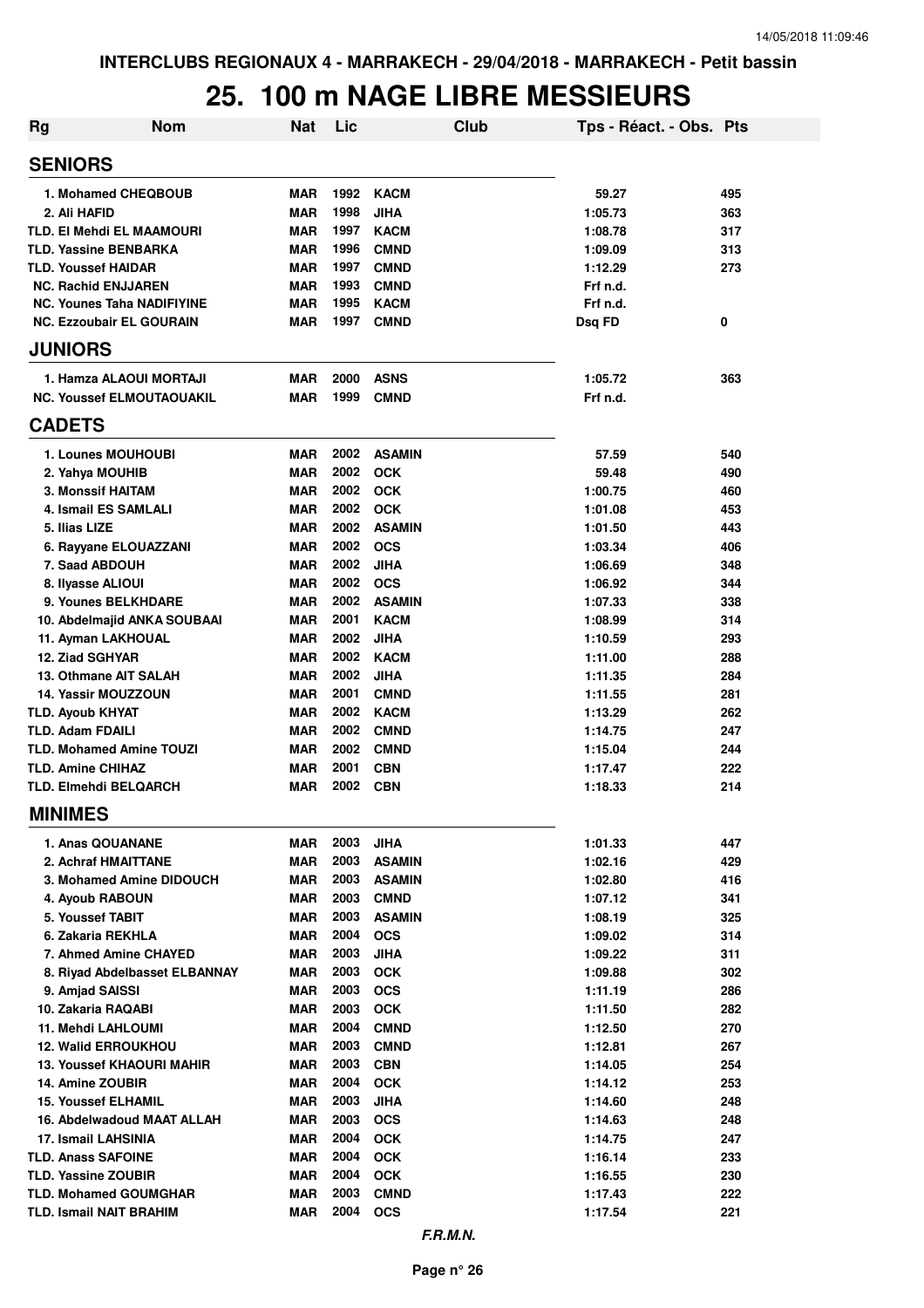#### **25. 100 m NAGE LIBRE MESSIEURS**

| Rg                             | <b>Nom</b> | Nat        | Lic  |             | Club | Tps - Réact. - Obs. Pts |     |
|--------------------------------|------------|------------|------|-------------|------|-------------------------|-----|
| <b>MINIMES</b>                 |            |            |      |             |      |                         |     |
| <b>TLD. Anas LAMKHIDA</b>      |            | MAR        | 2003 | KACM        |      | 1:18.75                 | 211 |
| <b>TLD. Aymane LAMMANI</b>     |            | <b>MAR</b> | 2004 | KACM        |      | 1:34.89                 | 120 |
| <b>NC. Yassine AADAD</b>       |            | <b>MAR</b> | 2003 | <b>CMND</b> |      | Frf n.d.                |     |
| <b>NC. Mohamed BOUCHIKHA</b>   |            | <b>MAR</b> | 2003 | <b>CMND</b> |      | Frf n.d.                |     |
| <b>NC. Badr Eddine ARGUIEL</b> |            | <b>MAR</b> | 2003 | <b>OCS</b>  |      | Frf n.d.                |     |
| <b>NC. Youssef HASSANINE</b>   |            | MAR        | 2003 | <b>OCS</b>  |      | Dsg FD                  | 0   |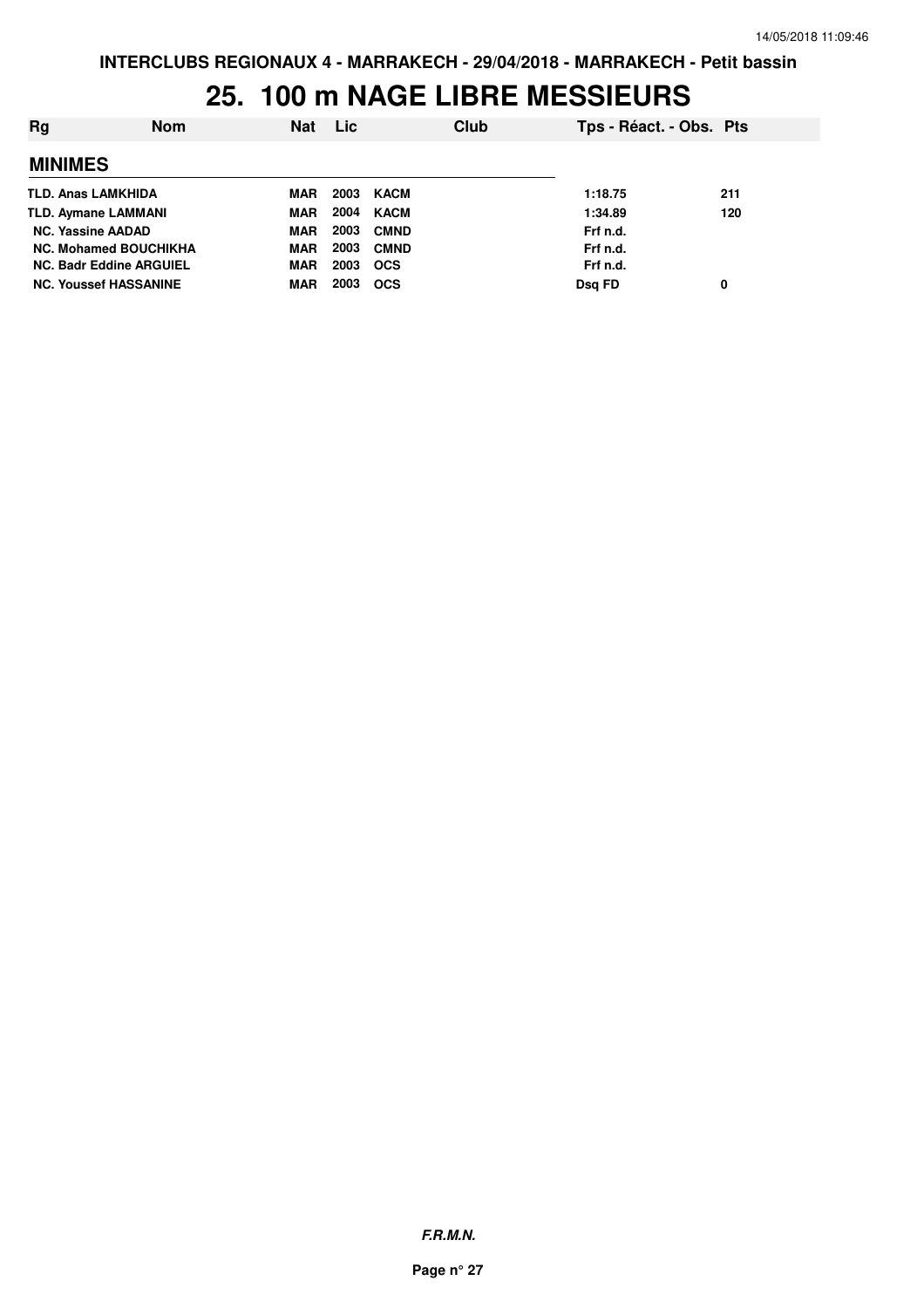### **26. 100 m NAGE LIBRE DAMES**

| <b>Rg</b> | <b>Nom</b>                     | <b>Nat</b> | Lic  | Club          | Tps - Réact. - Obs. Pts |     |
|-----------|--------------------------------|------------|------|---------------|-------------------------|-----|
|           | <b>SENIORS</b>                 |            |      |               |                         |     |
|           | <b>TLD. Wiam MAGDER</b>        | <b>MAR</b> | 1997 | <b>CKM</b>    | 1:25.94                 | 222 |
|           | <b>TLD. Ibtissam OUELDRAMI</b> | <b>MAR</b> | 1998 | <b>CKM</b>    | 1:26.44                 | 218 |
|           | <b>JUNIORS</b>                 |            |      |               |                         |     |
|           | 1. Fadwa FIDADI                | <b>MAR</b> | 1999 | <b>KACM</b>   | 1:02.04                 | 591 |
|           | 2. Hiba RMILI                  | <b>MAR</b> | 2000 | <b>OCK</b>    | 1:04.83                 | 518 |
|           | 3. Mariam LAMGHARI             | <b>MAR</b> | 2000 | <b>OCK</b>    | 1:07.96                 | 449 |
|           | <b>TLD. Zineb DRIOUACHE</b>    | <b>MAR</b> | 2000 | <b>CMND</b>   | 1:22.72                 | 249 |
|           | <b>NC. Wissal NAFR</b>         | <b>MAR</b> | 2000 | <b>OCK</b>    | Frf n.d.                |     |
|           | <b>CADETS</b>                  |            |      |               |                         |     |
|           | 1. Kaoutar KHALED              | <b>MAR</b> | 2001 | <b>OCK</b>    | 1:08.54                 | 438 |
|           | 2. Oumaima FADILE              | <b>MAR</b> | 2002 | <b>OCK</b>    | 1:09.04                 | 429 |
|           | 3. Maria AIT BOUSERHANE        | <b>MAR</b> | 2001 | <b>JIHA</b>   | 1:13.63                 | 353 |
|           | <b>TLD. Hibat Allah DOUADA</b> | <b>MAR</b> | 2002 | <b>KACM</b>   | 1:20.45                 | 271 |
|           | <b>TLD. Rim LAABIED</b>        | <b>MAR</b> | 2001 | <b>CMND</b>   | 1:21.22                 | 263 |
|           | <b>TLD. Amina DRIOUACHE</b>    | <b>MAR</b> | 2002 | <b>CMND</b>   | 1:23.65                 | 241 |
|           | <b>NC. Asmaa EDDOUNE</b>       | <b>MAR</b> | 2001 | <b>JIHA</b>   | Frf n.d.                |     |
|           | <b>MINIMES</b>                 |            |      |               |                         |     |
|           | 1. Sarah ZOUBIR                | <b>MAR</b> | 2004 | <b>OCK</b>    | 1:10.66                 | 400 |
|           | 2. Nada EL AISSARI             | <b>MAR</b> | 2003 | <b>ASAMIN</b> | 1:11.80                 | 381 |
|           | 3. Sara ZEKRITI                | <b>MAR</b> | 2004 | <b>JIHA</b>   | 1:13.16                 | 360 |
|           | 4. Safaa KHRISS                | <b>MAR</b> | 2004 | <b>ASAMIN</b> | 1:16.16                 | 319 |
|           | 5. Imane SIHAMI                | <b>MAR</b> | 2004 | <b>OCK</b>    | 1:16.88                 | 310 |
|           | <b>TLD. Widad MORCHID</b>      | <b>MAR</b> | 2004 | <b>OCK</b>    | 1:20.31                 | 272 |
|           | <b>TLD. Sarah ED DRIEF</b>     | <b>MAR</b> | 2004 | <b>KACM</b>   | 1:21.44                 | 261 |
|           | <b>TLD. Hala MALLOULI</b>      | <b>MAR</b> | 2003 | <b>OCK</b>    | 1:22.02                 | 255 |
|           | <b>TLD. Ghita DARIF</b>        | <b>MAR</b> | 2003 | <b>CMND</b>   | 1:39.13                 | 144 |
|           | <b>NC. Hiba AOUFOUCHI</b>      | <b>MAR</b> | 2004 | <b>OCK</b>    | Frf n.d.                |     |
|           | <b>NC. Douaa JALAL</b>         | <b>MAR</b> | 2004 | <b>OCS</b>    | Frf n.d.                |     |
|           | <b>NC. Sophia Aisha BAHRI</b>  | <b>MAR</b> | 2004 | <b>JIHA</b>   | Frf n.d.                |     |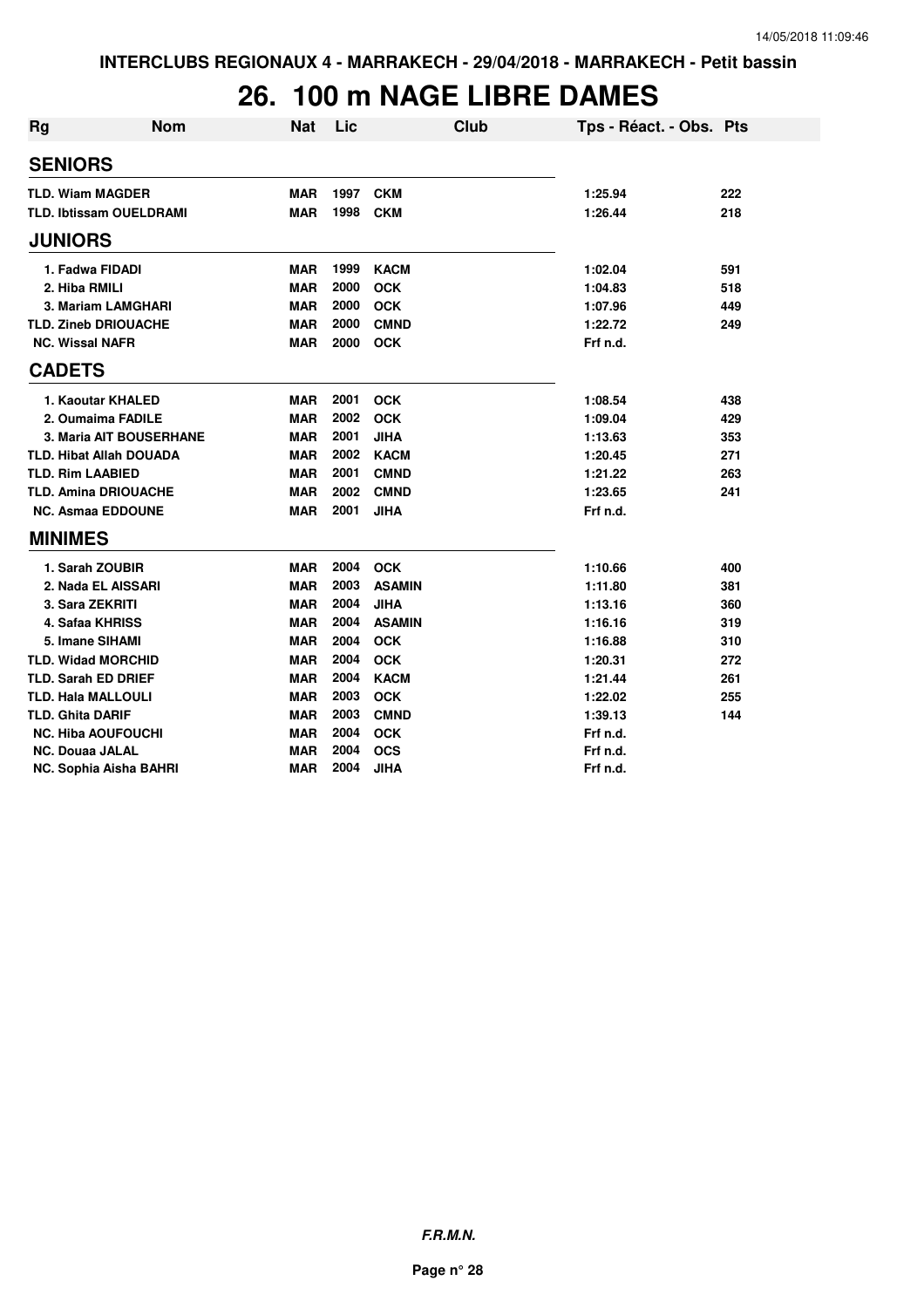### **27. 200 m BRASSE MESSIEURS**

| Rg                         | <b>Nom</b>                      | <b>Nat</b> | Lic  | Club          | Tps - Réact. - Obs. Pts |     |
|----------------------------|---------------------------------|------------|------|---------------|-------------------------|-----|
| <b>SENIORS</b>             |                                 |            |      |               |                         |     |
|                            | <b>TLD. Zakaria AHL MBAREK</b>  | <b>MAR</b> | 1997 | <b>CBN</b>    | 3:13.09                 | 284 |
| <b>TLD. Youssef HAIDAR</b> |                                 | <b>MAR</b> | 1997 | <b>CMND</b>   | 3:17.80                 | 264 |
| <b>CADETS</b>              |                                 |            |      |               |                         |     |
|                            | 1. Ayoub BOUGANDOULA            | <b>MAR</b> | 2002 | <b>OCK</b>    | 2:40.16                 | 498 |
| <b>NC. El Mehdi DIANE</b>  |                                 | <b>MAR</b> | 2001 | <b>ASAMIN</b> | <b>Abandon</b>          | 0   |
| <b>MINIMES</b>             |                                 |            |      |               |                         |     |
|                            | 1. Mohamed Imam MAHJOUBI        | <b>MAR</b> | 2003 | <b>ASAMIN</b> | 2:49.59                 | 420 |
|                            | 2. Abdelhadi SALAH              | <b>MAR</b> | 2003 | <b>OCK</b>    | 3:08.02                 | 308 |
|                            | <b>NC. Ahmed Amine OUNACEUR</b> | <b>MAR</b> | 2004 | <b>CMND</b>   | Dsq VI                  | 0   |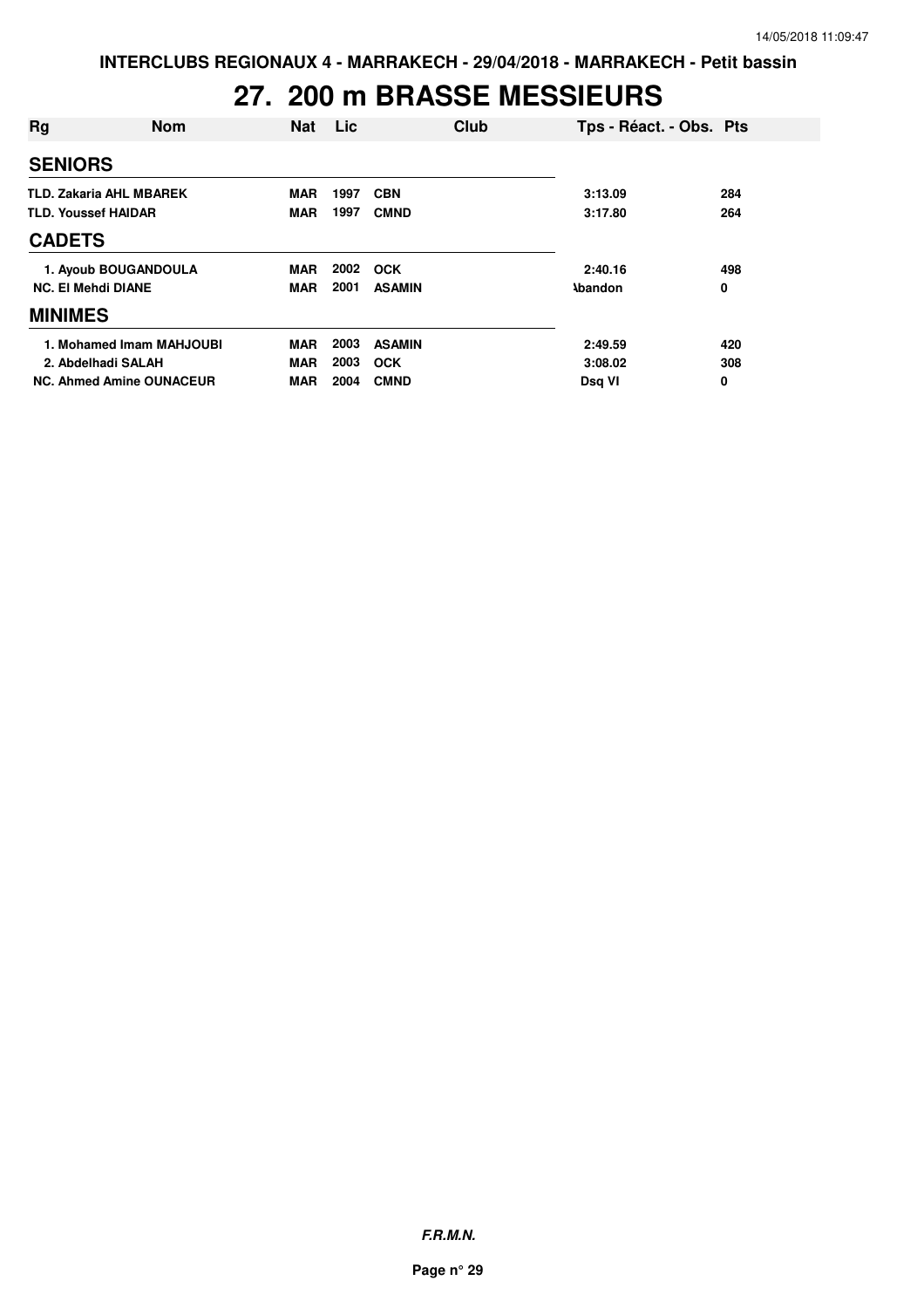# **28. 200 m BRASSE DAMES**

| Rg                                       | <b>Nom</b> | <b>Nat</b>        | <b>Lic</b>   | Club                      | Tps - Réact. - Obs. Pts |            |
|------------------------------------------|------------|-------------------|--------------|---------------------------|-------------------------|------------|
| <b>JUNIORS</b>                           |            |                   |              |                           |                         |            |
| 1. Mariam LAMGHARI                       |            | MAR               | 2000 OCK     |                           | 3:01.55                 | 449        |
| <b>MINIMES</b>                           |            |                   |              |                           |                         |            |
| 1. Douaa ES SAMAKI<br>2. Oumniyya TOURBI |            | MAR<br><b>MAR</b> | 2004<br>2003 | <b>OCK</b><br><b>CMND</b> | 3:21.59<br>3:38.88      | 328<br>256 |

**F.R.M.N.**

**Page n° 30**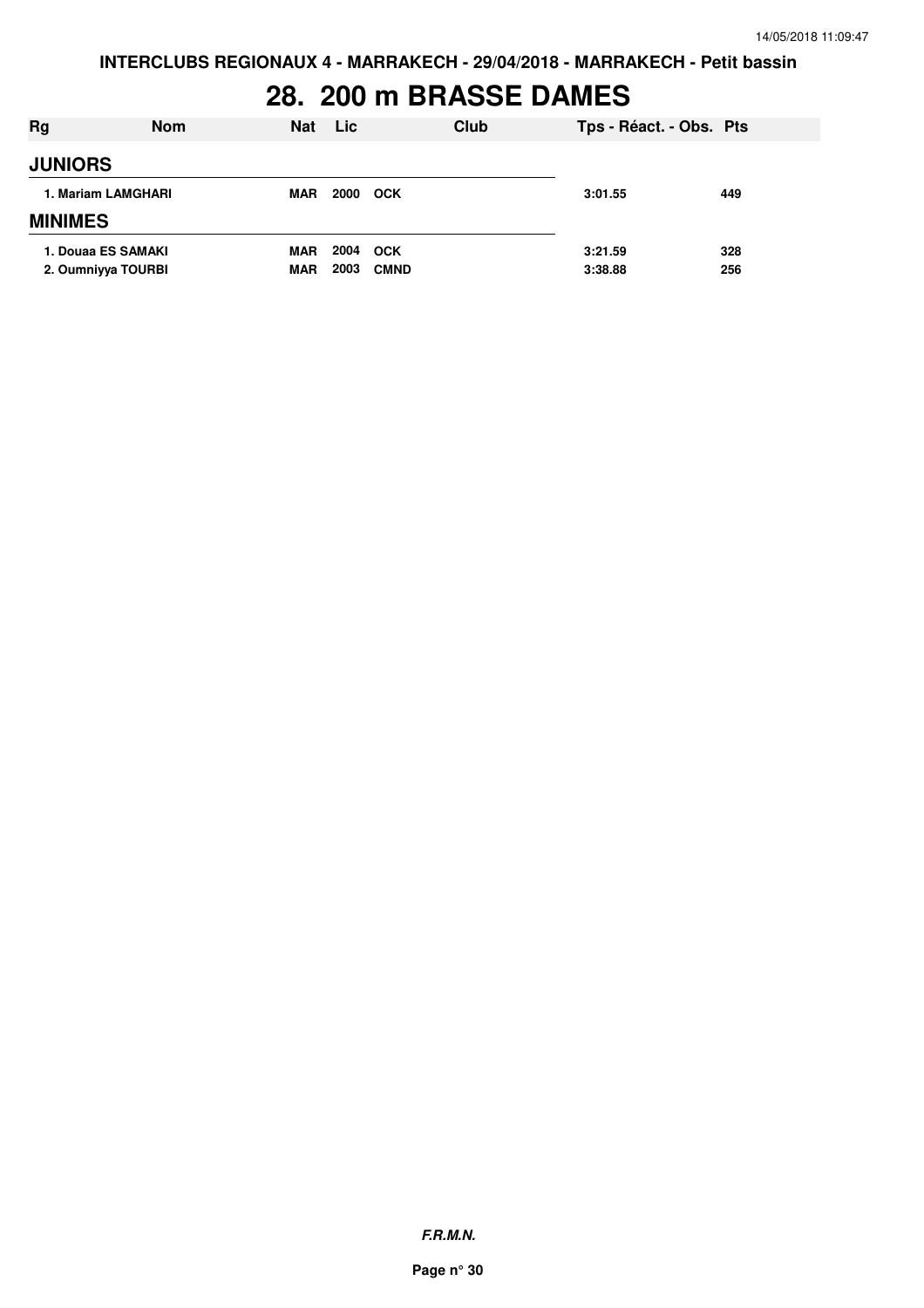#### **29. 100 m DOS MESSIEURS**

| Rg                       | <b>Nom</b>                        | Nat        | Lic  | Club          | Tps - Réact. - Obs. Pts |     |
|--------------------------|-----------------------------------|------------|------|---------------|-------------------------|-----|
| <b>CADETS</b>            |                                   |            |      |               |                         |     |
|                          | 1. Ismail ES SAMLALI              | <b>MAR</b> | 2002 | <b>OCK</b>    | 1:04.91                 | 512 |
|                          | 2. Yahya MOUHIB                   | <b>MAR</b> | 2002 | <b>OCK</b>    | 1:08.63                 | 433 |
|                          | 3. Othmane BENLACHHAB             | <b>MAR</b> | 2001 | <b>ASAMIN</b> | 1:12.05                 | 374 |
|                          | <b>4. Monssif HAITAM</b>          | <b>MAR</b> | 2002 | <b>OCK</b>    | 1:13.80                 | 348 |
| 5. Nassim MITA           |                                   | <b>MAR</b> | 2002 | <b>OCS</b>    | 1:19.59                 | 277 |
| 6. Ziad SGHYAR           |                                   | <b>MAR</b> | 2002 | <b>KACM</b>   | 1:21.22                 | 261 |
|                          | 7. Othmane AIT SALAH              | <b>MAR</b> | 2002 | <b>JIHA</b>   | 1:21.36                 | 260 |
|                          | <b>NC. Yassine CHERGUI MOUANE</b> | <b>MAR</b> | 2001 | <b>OCS</b>    | Frf n.d.                |     |
| <b>NC. Mounir ZAHIDI</b> |                                   | <b>MAR</b> | 2002 | <b>JIHA</b>   | Frf n.d.                |     |
| <b>MINIMES</b>           |                                   |            |      |               |                         |     |
|                          | 1. Youssef KARADA                 | <b>MAR</b> | 2003 | <b>ASAMIN</b> | 1:05.67                 | 494 |
|                          | 2. Mohamed Amine DIDOUCH          | <b>MAR</b> | 2003 | <b>ASAMIN</b> | 1:12.08                 | 374 |
|                          | 3. Hatim BENAZZOUZ                | <b>MAR</b> | 2003 | <b>OCS</b>    | 1:17.23                 | 304 |
|                          | 4. Riyad Abdelbasset ELBANNAY     | <b>MAR</b> | 2003 | <b>OCK</b>    | 1:18.82                 | 286 |
|                          | 5. Mohamed Reda ELMARNI           | <b>MAR</b> | 2004 | <b>OCS</b>    | 1:21.40                 | 259 |
|                          | 6. Yassine ZOUBIR                 | <b>MAR</b> | 2004 | <b>OCK</b>    | 1:21.86                 | 255 |
|                          | <b>7. Anass SAFOINE</b>           | <b>MAR</b> | 2004 | <b>OCK</b>    | 1:23.70                 | 239 |
|                          | 8. Achraf BENRBIB                 | <b>MAR</b> | 2003 | <b>OCS</b>    | 1:25.66                 | 222 |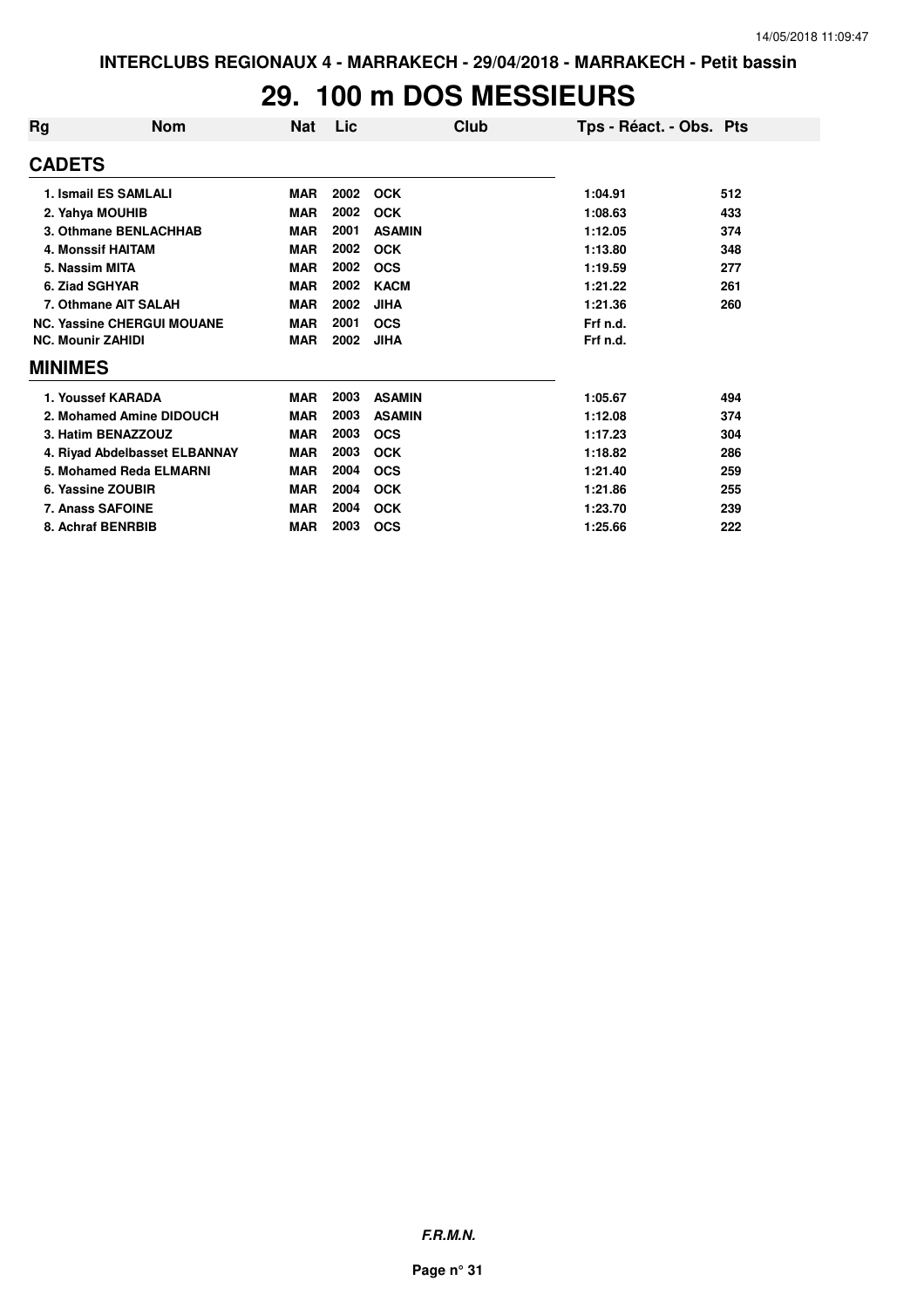# **30. 100 m DOS DAMES**

| Rg                      | <b>Nom</b>              | <b>Nat</b> | Lic  | Club        | Tps - Réact. - Obs. Pts |     |
|-------------------------|-------------------------|------------|------|-------------|-------------------------|-----|
| <b>JUNIORS</b>          |                         |            |      |             |                         |     |
| 1. Hiba RMILI           |                         | <b>MAR</b> | 2000 | <b>OCK</b>  | 1:16.08                 | 445 |
| <b>NC. Wissal NAFR</b>  |                         | <b>MAR</b> | 2000 | <b>OCK</b>  | Frf n.d.                |     |
| <b>CADETS</b>           |                         |            |      |             |                         |     |
|                         | 1. Kaoutar KHALED       | <b>MAR</b> | 2001 | <b>OCK</b>  | 1:19.56                 | 389 |
|                         | 2. Oumaima FADILE       | <b>MAR</b> | 2002 | <b>OCK</b>  | 1:22.47                 | 350 |
|                         | 3. Maria AIT BOUSERHANE | <b>MAR</b> | 2001 | <b>JIHA</b> | 1:23.41                 | 338 |
|                         | 4. Salma BOUHMALA       | <b>MAR</b> | 2002 | <b>JIHA</b> | 1:27.94                 | 288 |
| <b>MINIMES</b>          |                         |            |      |             |                         |     |
|                         | 1. Yasmine BANADI       | MAR        | 2003 | <b>OCK</b>  | 1:21.07                 | 368 |
|                         | 2. Aalia BOUOUFOUSSE    | <b>MAR</b> | 2004 | <b>JIHA</b> | 1:22.16                 | 354 |
| 3. Imane SIHAMI         |                         | <b>MAR</b> | 2004 | <b>OCK</b>  | 1:28.12                 | 286 |
|                         | 4. Wiaam CHAFIQ         | <b>MAR</b> | 2004 | <b>OCS</b>  | 1:33.78                 | 238 |
|                         | NC. Sophia Aisha BAHRI  | <b>MAR</b> | 2004 | <b>JIHA</b> | Frf n.d.                |     |
| <b>NC. Wiam LHASSAR</b> |                         | <b>MAR</b> | 2004 | <b>OCS</b>  | Dsq VI                  | 0   |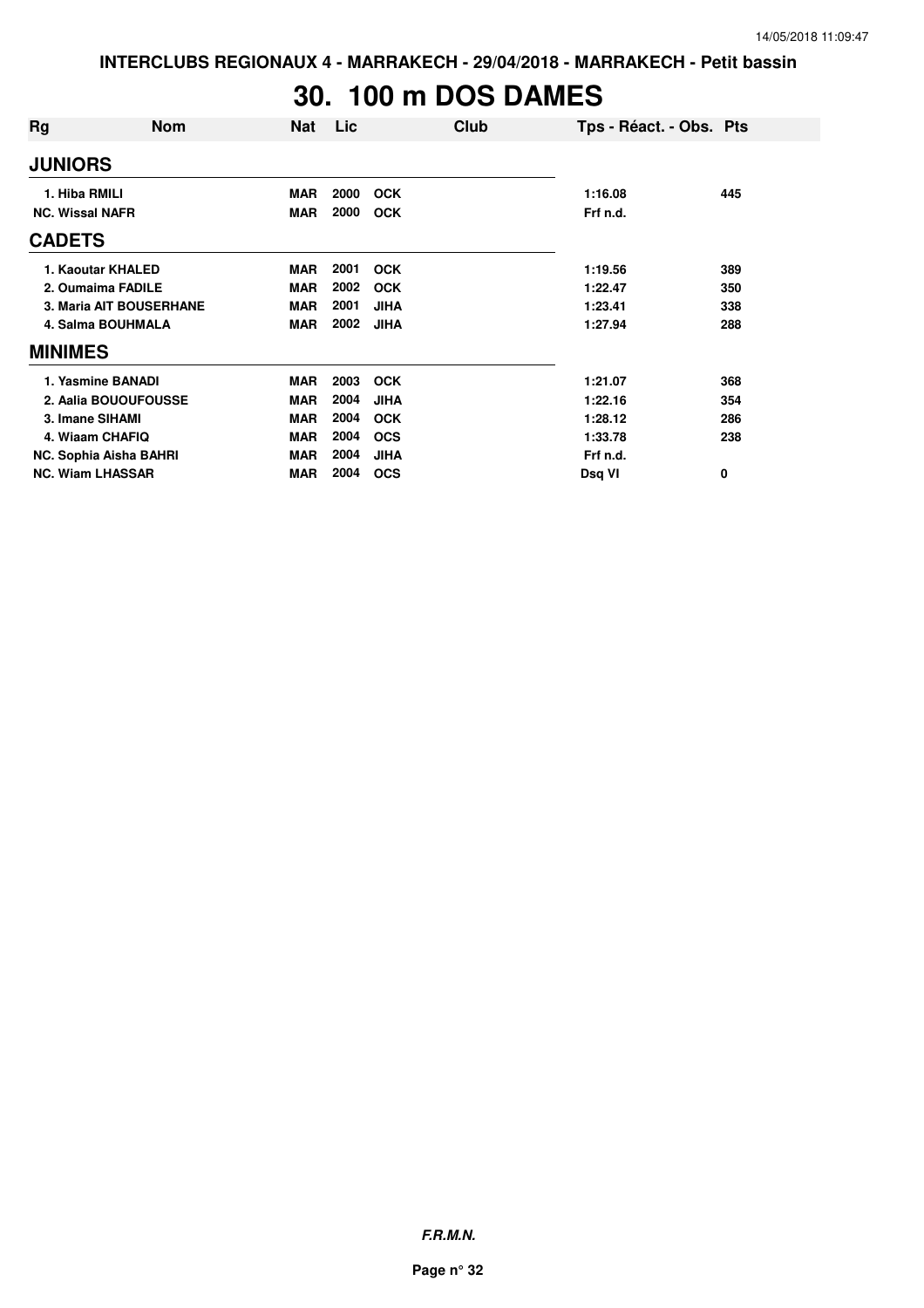#### **31. 800 m NAGE LIBRE MESSIEURS**

| Rg                      | <b>Nom</b>                       | <b>Nat</b> | Lic  | Club          | Tps - Réact. - Obs. Pts |     |
|-------------------------|----------------------------------|------------|------|---------------|-------------------------|-----|
| <b>SENIORS</b>          |                                  |            |      |               |                         |     |
|                         | 1. Achraf LAKHDAR                | <b>MAR</b> | 1998 | <b>KACM</b>   | 10:27.72                | 373 |
|                         | <b>TLD. Ezzoubair EL GOURAIN</b> | <b>MAR</b> | 1997 | <b>CMND</b>   | 12:53.61                | 199 |
|                         | <b>NC. Rachid ENJJAREN</b>       | <b>MAR</b> | 1993 | <b>CMND</b>   | Frf n.d.                |     |
| <b>JUNIORS</b>          |                                  |            |      |               |                         |     |
|                         | <b>NC. Youssef ELMOUTAOUAKIL</b> | <b>MAR</b> | 1999 | <b>CMND</b>   | Frf n.d.                |     |
| <b>CADETS</b>           |                                  |            |      |               |                         |     |
|                         | 1. Ouissam NAJIH                 | <b>MAR</b> | 2002 | <b>KACM</b>   | 9:54.38                 | 440 |
|                         | 2. Othmane BENLACHHAB            | <b>MAR</b> | 2001 | <b>ASAMIN</b> | 10:22.04                | 383 |
|                         | <b>TLD. Mohamed Amine TOUZI</b>  | <b>MAR</b> | 2002 | <b>CMND</b>   | 12:53.33                | 199 |
|                         | <b>NC. Yassir MOUZZOUN</b>       | <b>MAR</b> | 2001 | <b>CMND</b>   | Frf n.d.                |     |
| <b>MINIMES</b>          |                                  |            |      |               |                         |     |
|                         | 1. Ibrahim EL MAOUKOR            | <b>MAR</b> | 2004 | <b>CMND</b>   | 10:32.37                | 365 |
|                         | 2. Ahmed Amine OUNACEUR          | <b>MAR</b> | 2004 | <b>CMND</b>   | 11:41.88                | 267 |
|                         | 3. Amine ZOUBIR                  | <b>MAR</b> | 2004 | <b>OCK</b>    | 11:49.11                | 259 |
| <b>TLD. Yassine JAA</b> |                                  | <b>MAR</b> | 2003 | <b>CBN</b>    | 12:33.95                | 215 |
|                         | <b>NC. Mohamed BOUCHIKHA</b>     | <b>MAR</b> | 2003 | <b>CMND</b>   | Frf n.d.                |     |
|                         | <b>NC. Walid ERROUKHOU</b>       | <b>MAR</b> | 2003 | <b>CMND</b>   | Frf n.d.                |     |
|                         | NC. Taha Mohammed KHIYAT         | <b>MAR</b> | 2004 | <b>ASNS</b>   | Dsq FD                  | 0   |